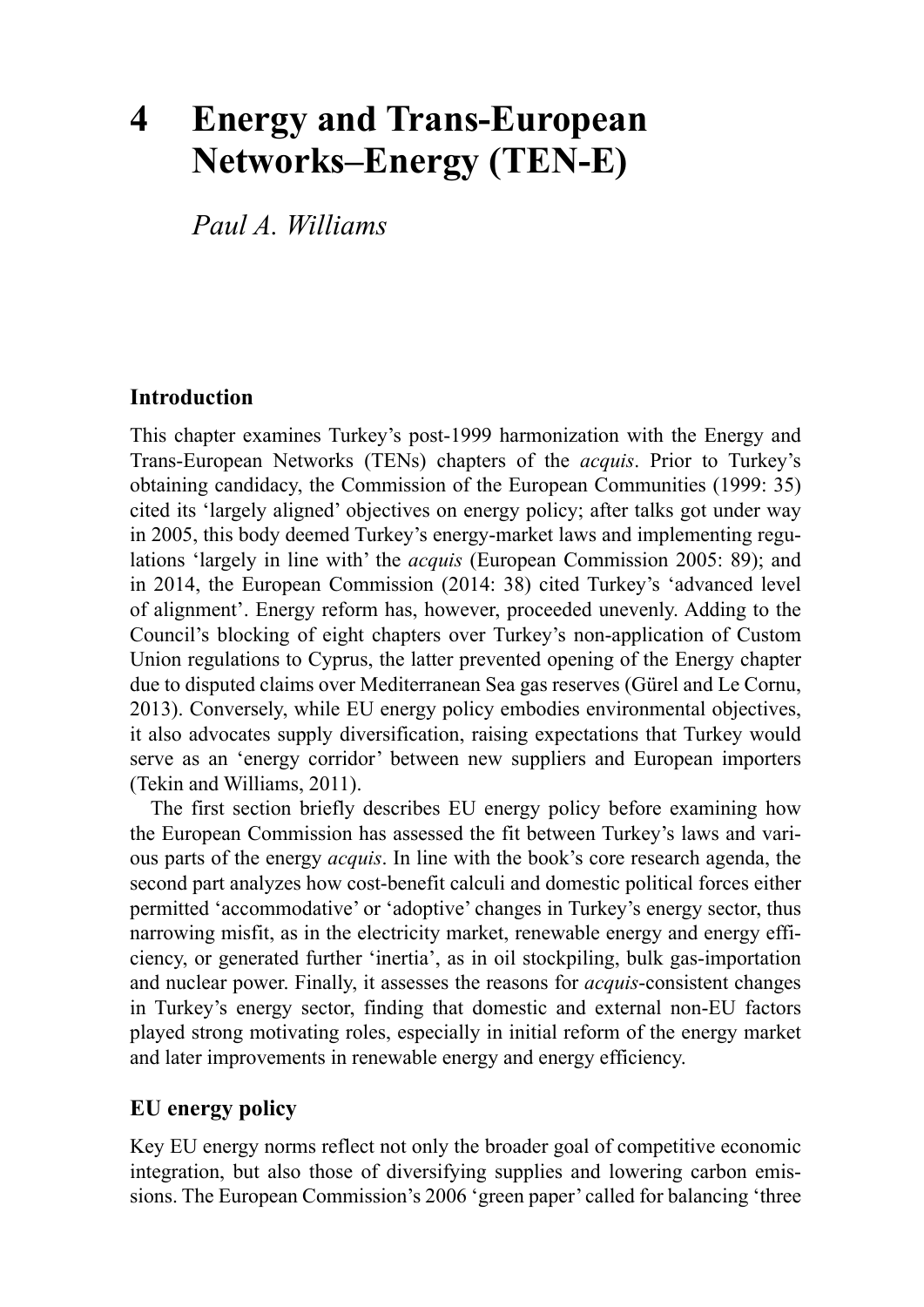dimensions of energy – sustainable development, competitiveness and security of supply' (Tekin and Williams, 2011: 25) and the Commission of the European Communities (2007a: 5) 'Energy Policy for Europe' advocated 'combating climate change, limiting the EU's external vulnerability to imported hydrocarbons, and promoting growth and jobs, thereby providing secure and affordable energy to consumers'. Designating energy, environment and trans-European networks as shared competencies, the 2007 Lisbon Treaty declared that 'Union policy on energy' should ensure 'the functioning of the energy market' and 'security of energy supply in the Union', as well as promote 'energy efficiency and energy savings and the development of . . . renewable forms of energy' and 'interconnection of energy networks' (European Union, 2007a: 88).

# **EU energy** *acquis* **and Turkey's alignment status**

# *Security of supply*

 The core energy *acquis* includes security of supply. Member states should 'hold oil stocks of specified categories of fuel equivalent to 90 days of average annual consumption' and 'report regularly to the Commission on hydrocarbon production, imports and prices' (European Union, 2007b: 1). After the 2009 Russia-Ukraine gas dispute raised alarms that some countries would have to switch from natural gas to oil in electricity generation, new EU supply-related measures came out. The oil directive called for compliance no later than the end of 2012 by all non–International Energy Agency (IEA) EU member states with IEA emergency stockpiling obligations (i.e. 90 days of average daily net imports); new 'central stockholding entities' (CSEs) empowered to acquire, maintain and release 'specific stocks' of various fuel categories; and a Coordination Group to advise on handling 'major supply disruptions' (Council of the European Union, 2009). The EU's 2010 gas security-of-supply regulation required Commission consultation of the Gas Coordination Group, consisting of the Agency for the Cooperation of Energy Regulators (ACER) and ENTSO-G (Energy Network Transmission System Operators-Gas), on Preventive Action and Emergency plans incorporating 'market-based' measures, like commercial gas storage, diversification of supplies and routes, reverse flows and bi-directional capacities, as well as 'non-market based' measures, such as strategic gas storage and enforced use of oil stocks and storage withdrawal (European Parliament, 2010). EU energy security seemed to improve by 2014, with the existence of 184 billion cubic metres (bcm) of liquefied natural gas (LNG) terminal capacity (40% of EU gas usage), 92 bcm of gas storage (12 bcm more than in 2009), which helped counteract the 2014 stoppage by Russia's Gazprom to Ukraine, and 'reverse flow' capability of nine out of 14 key intra-EU pipelines (Engerer et al., 2014: 7–10). TEN-E in Chapter 21's Screening Report also plays a role in 'securing and diversifying the Community's energy supplies, incorporating the energy networks of Member States and candidate countries, and ensuring the coordinated operation of . . . energy networks in the Community and in neighboring countries' (European Union, 2007c: 2).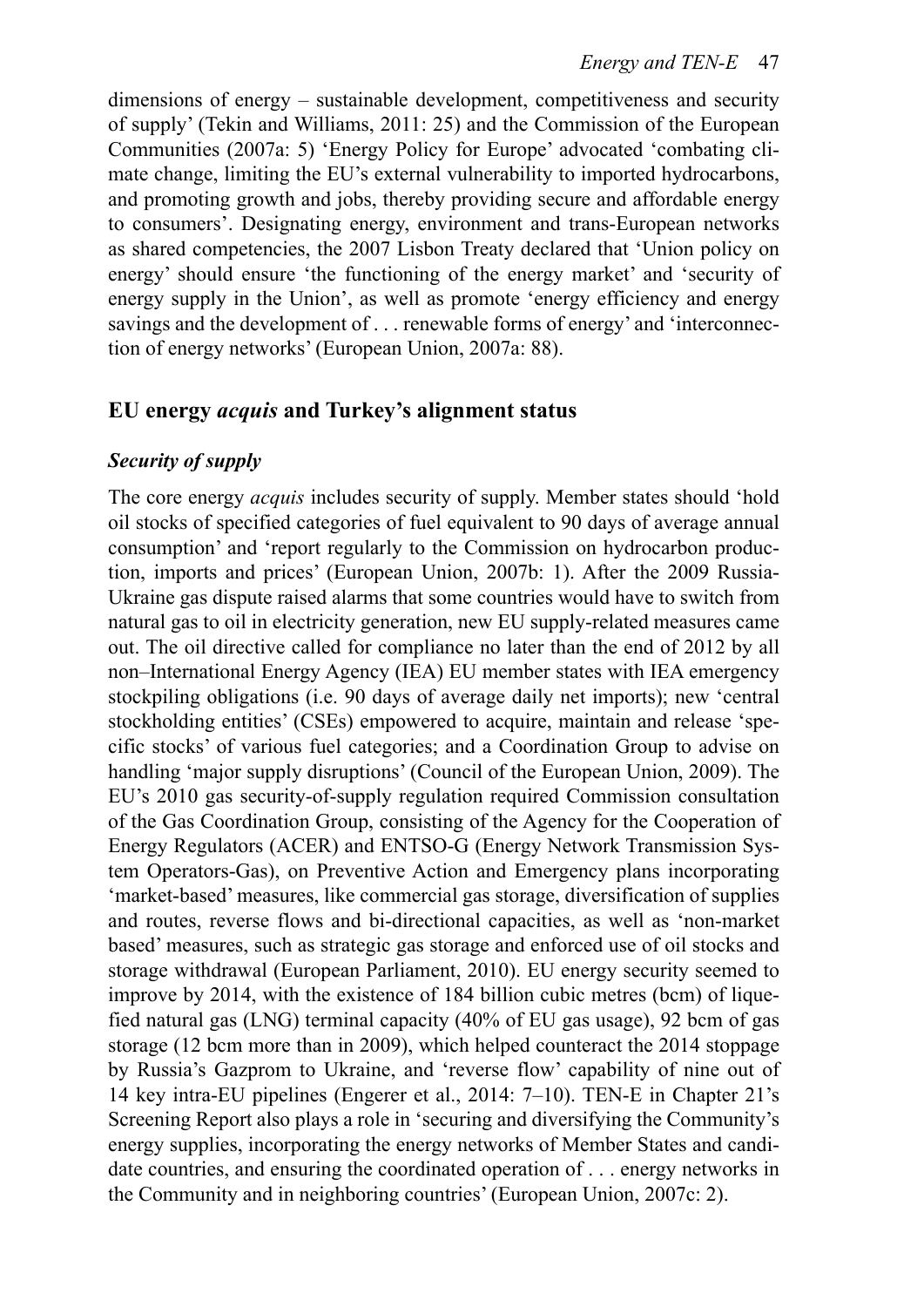In 1999, Turkey appeared to be progressing in this area. The Commission of the European Communities (1998: 42) described the 90-day stockpile of oil imports in IEA-member Turkey as 'approximately in line with Community regulations', and later found Turkey to hold oil stocks 'largely equivalent' to *acquis* mandates and to be aligning with 'the emergency preparedness *acquis* ' on these stocks (Commission of the European Communities, 2001: 71). With passage of the December 2003 Petrol Market Law and creation of a commission to oversee 'implementation of the oil stockholding requirements of the law' (Commission of the European Communities, 2004: 114), the European Commission (2005: 85–86) described Turkey as 'essentially aligned' with the security-of-supply *acquis* .

 After 2005, however, misfit grew. The 2006–2008 progress reports cite Turkey's failure to harmonize its stock-calculating methods, with the 2007 screening report mentioning Turkey's weak regulations 'on listing oil stocks in categories of gasoline types, middle distillates and fuel oil as defined in the acquis' (European Union, 2007b: 3). Later progress reports decried the absence of an autonomous stock-holding agency, with the Commission noting that Turkey had put this responsibility within the General Directorate of Petroleum Affairs (European Commission, 2012: 60).

#### *Internal energy market*

 The internal market based on free and non-discriminatory movement of goods represents a core rationale of the Union. The *acquis* restricts 'state aids' and mandates opening of the electricity and gas markets as well as ensuring 'conditions for equal access to resources' for hydrocarbon prospecting, exploration and production (European Union, 2007b: 1). Seminal directives in the late 1990s required market opening and enlargement of 'categories of customers eligible to choose their suppliers of electricity and gas' (Andoura, Hancher and van der Woude, 2010: 21). These had accomplished little by 1999 (Eikelund, 2007: 230). The 2003 directives required full market liberalization for large customers by July 2004 and all customers by July 2007, calling for 'unbundling' (i.e. relinquishing managerial control over transmission by entities that also own and/or operate generation and supply), independent regulators and publication of network tariffs, with a secondary regulation in 2003 to harmonize rules for cross-border electricity exchanges (amended in 2006 to deal with 'congestion management') and one in 2005 to equalize access to gas transmission networks (Eikelund, 2007: 232; Andoura, Hancher and van der Woude, 2010: 29). Directives in 2004 and 2006, aimed at bolstering capacity investments in electricity generation, gas storage and interconnection, set up the aforementioned Gas Coordination Group and emphasized consultation among electricity transmission system operations.

 Anti-competitive practices persisted. EU gas and electricity markets had achieved respective openings of only 57% and 66% by 2005, and in April 2006, the Commission initiated 'infringement procedures' against 17 member states (Andoura, Hancher and van der Woude, 2010: 22). During this time, it levied its first EU energy fines on Germany's E.ON and France's GDF for colluding to limit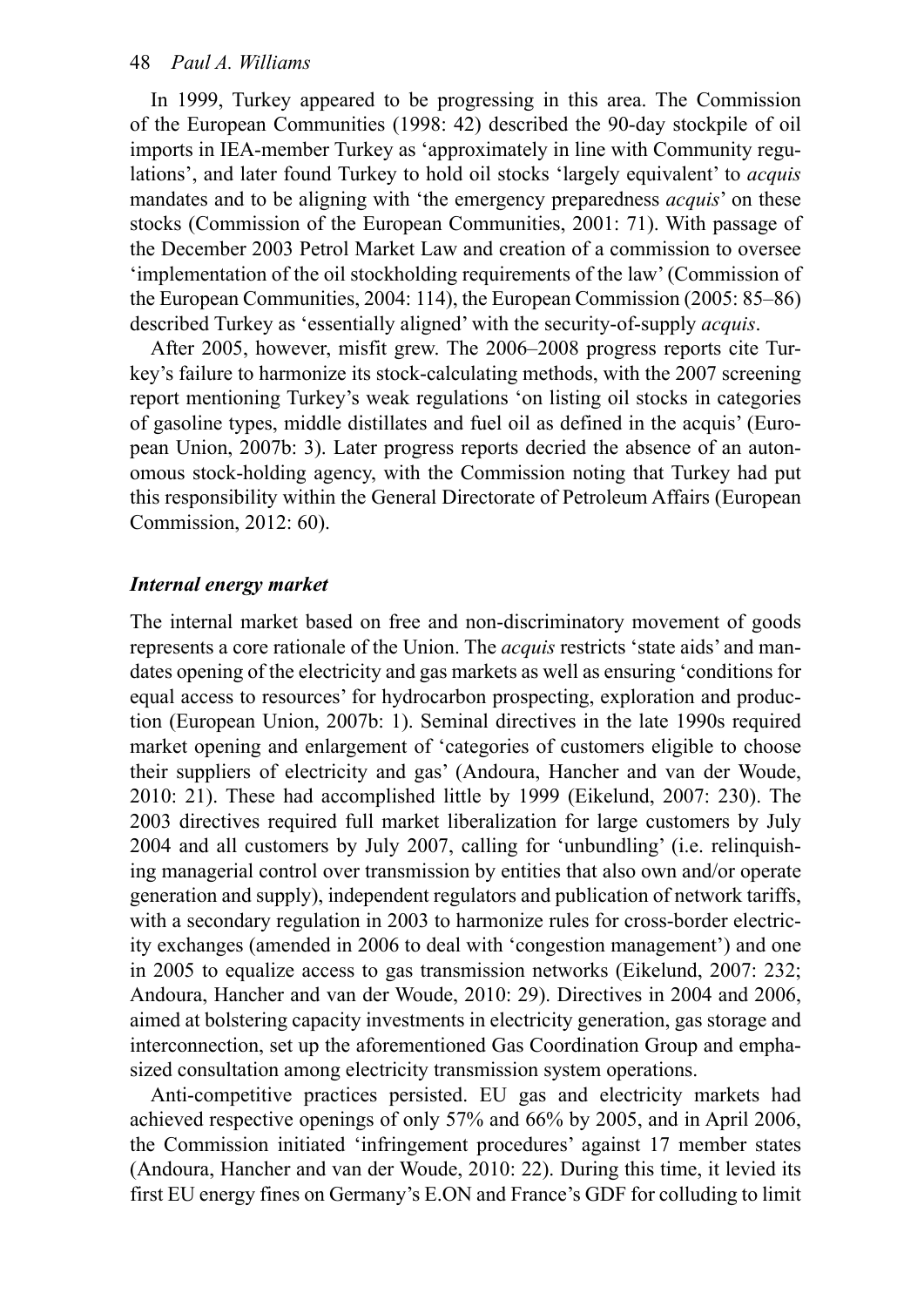rivals' use of the MEGAL pipeline carrying Siberian gas across Germany and to avoid entering each other's markets (Ipek and Williams, 2010: 15). It launched new procedures against 25 member states in June 2009 (Andoura, Hancher and van der Woude, 2010: 32). The July 2009 electricity and gas directives, which addressed lack of 'non-discriminatory network access' and 'effective . . . regulatory supervision in each Member State' (European Parliament, 2009b: 55; European Parliament, 2009c: 94), were joined by two corollary regulations governing network access and a third creating the above-mentioned ACER to monitor cooperation among transmission system operators and the work of ENTSO-E (electricity) and ENTSO-G (Andoura, Hancher and van der Woude, 2010: 29–31; European Parliament, 2009a: 5).

 Turkey has displayed policy misfit on the electricity-market *acquis* and institutional misfit on the gas-market *acquis* . The 2001 Accession Partnership urged Turkey to adopt the EU directives, empower 'an independent regulatory authority' and restructure state utilities (Council of the European Union, 2001: 18, 21). The Commission of the European Communities (2001: 70–71) noted that Turkey's new Electricity Market Law, intended to 'unbundle' the dominant utility TEIAS, limited initial market opening to 20%, and the Natural Gas Market Law, stipulating that the state monopoly BOTAS would be split up and local distribution go to wholesalers, neglected third-party access, unbundling, public-service obligations and storage capacity.

 Reform of each sector proceeded differently. In 2004, the High Planning Council envisaged complete privatization of electricity distribution assets, inception of this process for generation assets in 2006 and full market opening in 2011 (Commission of the European Communities, 2004: 114). In actuality, however, privatization of distribution assets *began* in 2006 for only three regions (Commission of the European Communities, 2006: 49), with tenders completed 'in the first quarter of 2013' (European Commission, 2013: 36) and privatization finished in 2014 (European Commission, 2014: 37). Privatization of generation assets only *began* in 2011 (European Commission, 2011: 74) and may not conclude until 2016 (European Commission, 2013: 36). Market opening rose from 20% – corresponding to a 'threshold for eligible customers' of 9 GWh – in 2002 (Commission of the European Communities, 2002: 96) to 85% in 2014, with the aim 'that all customers be eligible by 2015' (European Commission, 2014: 37). Nonetheless, despite the electricity sector receiving EU reports of 'good progress' from 2009 to 2011, the European Commission (2014: 23, 38) continued to identify persistent cross-subsidies and improper implementation of cost-based pricing.

 Gas-sector reform proved more difficult. The Commission of the European Communities (2000: 52) noted BOTAS's 'legal monopoly' and 'sole authority in natural gas importation as well as pricing of natural gas' in 2000. The Energy Market Regulatory Authority (EMRA) reportedly granted four licences to firms to import 6 bcm of Russian gas after the December 2012 contract termination, and the private sector attained a 25% share of gas imports, but in June 2013, EMRA extended BOTAS's extant import licenses for another 10 years (European Commission, 2013: 36–37). Thus, the 2001 Gas Market Law's requirement that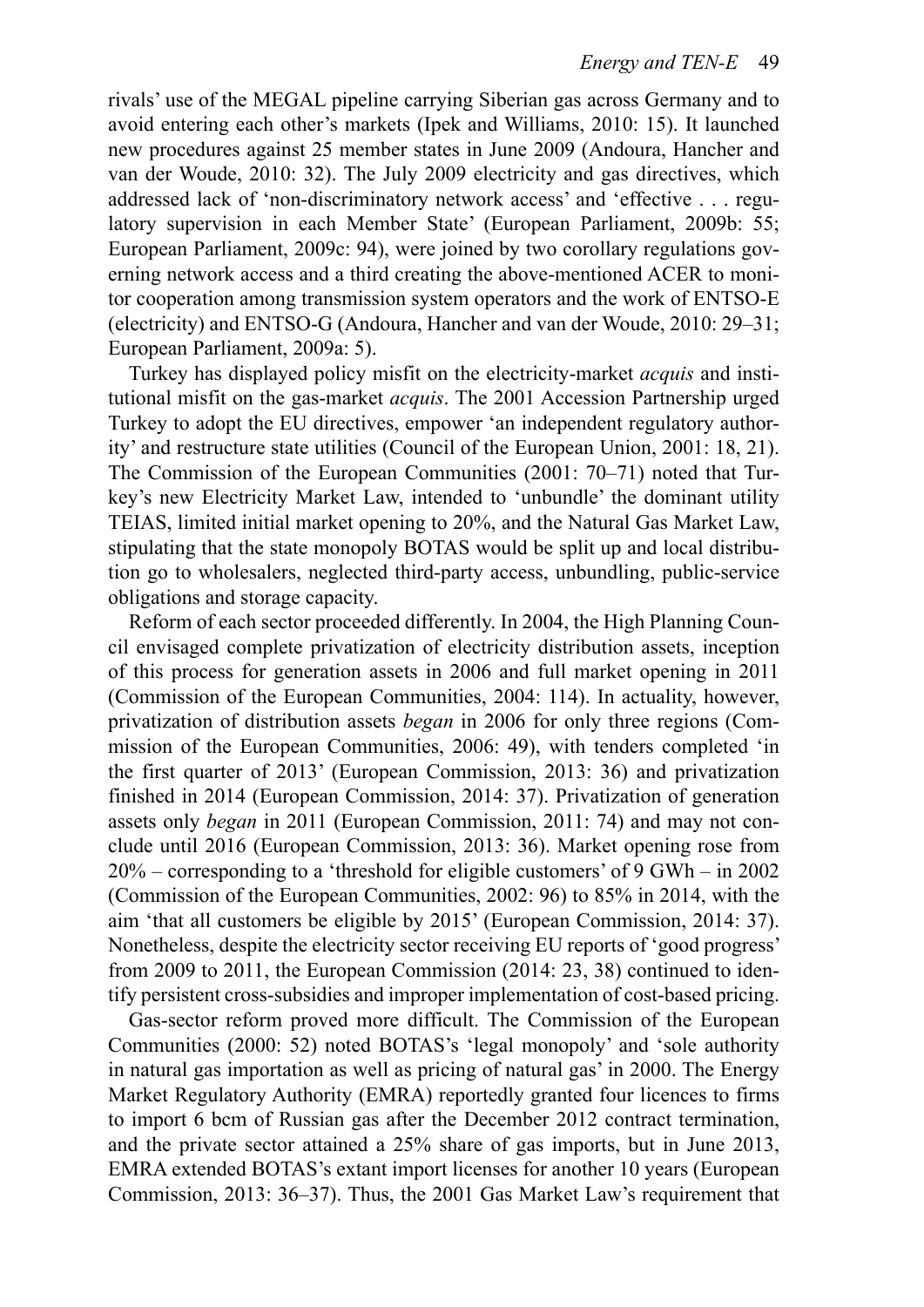BOTAS tender for 'release' at least 10% of its contracted import purchases each year until its market share fell to 20% by 2009, a stipulation deemed incompatible with the *acquis* (European Union, 2007a: 5, 11), never entered force. Though in October 2012 the Ministry of Energy and Natural Resources initiated public consultations on a draft amendment to the Natural Gas Market Law, the European Commission (2013: 37) could report no further progress 'regarding the gas release programme and the unbundling of BOTAS to meet the requirements of the Natural Gas Market Law'.

 Conversely, liberalization of the retail sector has progressed much further than bulk importation. The minimum volume threshold defining consumers eligible to benefit from market opening did not fall below one million cubic metres until 2010 (European Commission, 2010: 64), after which time it dropped to 300,000 cubic metres by 2012 (European Commission, 2012: 61), and '[a]ll non-household consumers in the gas market became eligible consumers in 2013' (European Commission, 2013: 36). The privatized gas network expanded from 15 cities in 2005 (European Commission, 2005: 84) to 69 by late 2014, with 5 cities reportedly unconnected to the network (European Commission, 2014: 38). EMRA published 'tariff methodology for the tendered distribution regions in December 2011' and issued an implementing regulation on underground gas-storage 'selection criteria' around the time BOTAS contracted with a Chinese firm to build one bcm of storage in Central Anatolia (European Commission, 2012: 60–61).

### *Renewable energy sources (RES) and energy efficiency*

 These technically distinct realms became increasingly linked by climate change concerns. The EU accelerated work on RES in close proximity to the 1997 Kyoto Protocol, but the European Commission (1997: 4) also stressed how the 'indigenous' quality of RES could improve the trade balance and 'security of supply'. The 2001 electricity directive required member states to set indicative RES targets to meet Kyoto Protocol commitments and 2010 Community targets of 12% RES in 'gross national energy consumption' and 22.1% in electricity (European Parliament, 2001: 35). Following a 2000 Commission 'green paper' that proposed substituting 20% of fossil fuels in road transport by 2020, the 2003 Biofuels Directive cited their role in curbing carbon emissions and limiting import dependency. In March 2007, the Council confirmed its '20–20–20' objectives for 2020: reducing greenhouse gas (GHG) emissions by 20% of 1990 levels; cutting projected energy use by 20%; and raising RES share of energy use by 20%, including biofuel's share of EU transport oil and diesel use to 10% (Andoura, Hancher and van der Woude, 2010: 45). The 2009 RES directive consolidated these aims.

 The EU's original focus on energy efficiency arose in the 'security-of-supply' context. Relevant 1978 and 1982 directives pre-date climate change concerns (Andoura, Hancher and van der Woude, 2010: 94). Additional 1979 and 1993 framework directives on energy-consumption labelling and limiting 'carbon emissions via energy efficiency', respectively, were updated in 2002 – and 'recast' in 2010 – as an Energy Performance of Buildings (EPB) directive, which stipulated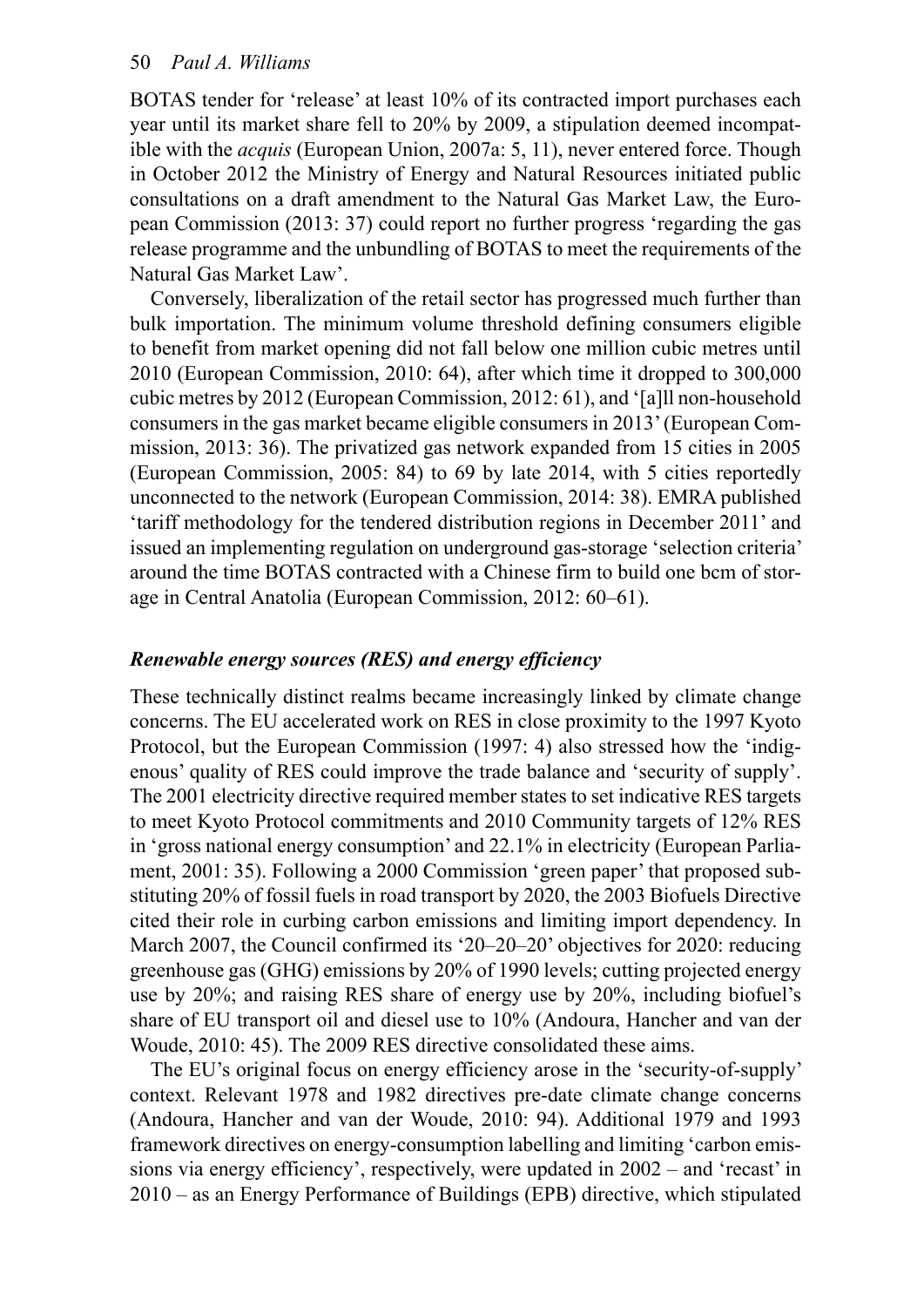that new structures with floor space of  $1000+ m<sup>2</sup>$  use decentralized RES supply systems, cogenerated heat and power (CHP), district heating or cooling and heat pumps. A 2004 directive addressed high-efficiency CHP (i.e. energy savings of 10+%) and a June 2005 'green paper' proposed annual energy-efficiency action plans (Tekin and Williams, 2011: 23–24). A 2005 'eco-design' framework directive – 'recast' in 2009 – mandated putting larger savings potentials into initial product design, and a 2006 directive requested member states to set indicative energy-savings targets of 9% (with attainment measured after 2015) and provided for 'energy service companies' (ESCOs) that could contract with end users to realize savings as well as independent 'energy audits' to verify the gains.

 Turkey has shown relatively less misfit on RES than on energy efficiency, with earlier progress in these areas spurred by electricity-market reform. A 2002 law mandated that transmission utility TEIAS and distribution licensees prioritize 'system connection of generation facilities based on renewable resources' and grant 'advantageous' licensing fees to RES-based generators (Commission of the European Communities, 2003: 92). Along with closer alignment with the efficiency *acquis* and greater 'implementation of energy conservation practices', the 2003 Accession Partnership urged increased RES use (Council of the European Union, 2003: 48). The 2007 framework energy-efficiency law amended the 2005 framework RES law itself to 'improve incentives for generation of electricity from renewable sources', leading the Commission to describe Turkey as 'partially aligned in this area' (Commission of the European Communities, 2007b: 50). In 2009, implementing regulations came out on wind and geothermal energy; six geothermal fields 'suitable for electricity generation' were privatized; and a revised electricity strategy paper 'set a target of producing 25% of the country's electricity from renewable sources by the end of 2020 and installing 20,000 MW of wind power capacity by the same year' (Commission of the European Communities, 2009: 59). In 2011, EMRA adopted implementing regulations 'on the use of small-scale renewable sources in electricity generation and electricity import and export' intended to 'promote cross-border trade and investments by small-scale consumers' and a 2008 amendment to the 2005 law provided for differentiated feed-in tariffs (European Commission, 2011: 73–74). These tariffs were extended in 2014 until 2026 (European Commission, 2014: 38). Moreover, the new 2013 Electricity Market Law 'revised the measurement standards for wind and solar energy to streamline applications' and increased the minimum RES share of 'unlicensed electricity generation' from 0.5 MW to 1.0 MW, leading to a reported surge of applications to EMRA for licenses to generate solar power (European Commission, 2013: 37), 600 MW of which were under consideration in 2014 (European Commission, 2014: 38). Though the Commission has questioned the WTO compatibility of domestic-content incentives for RES-generation equipment (European Commission, 2012: 61), progress reports since 2009 have lauded Turkey's rising share of RES, which reached 29% in 2013, most of the increase 'from new wind power plants' (European Commission, 2014: 38). On the other hand, Turkey's effort to increase use of hydropower has detracted from alignment with Chapter 27 (Environment), especially the 2000 Water Directive. A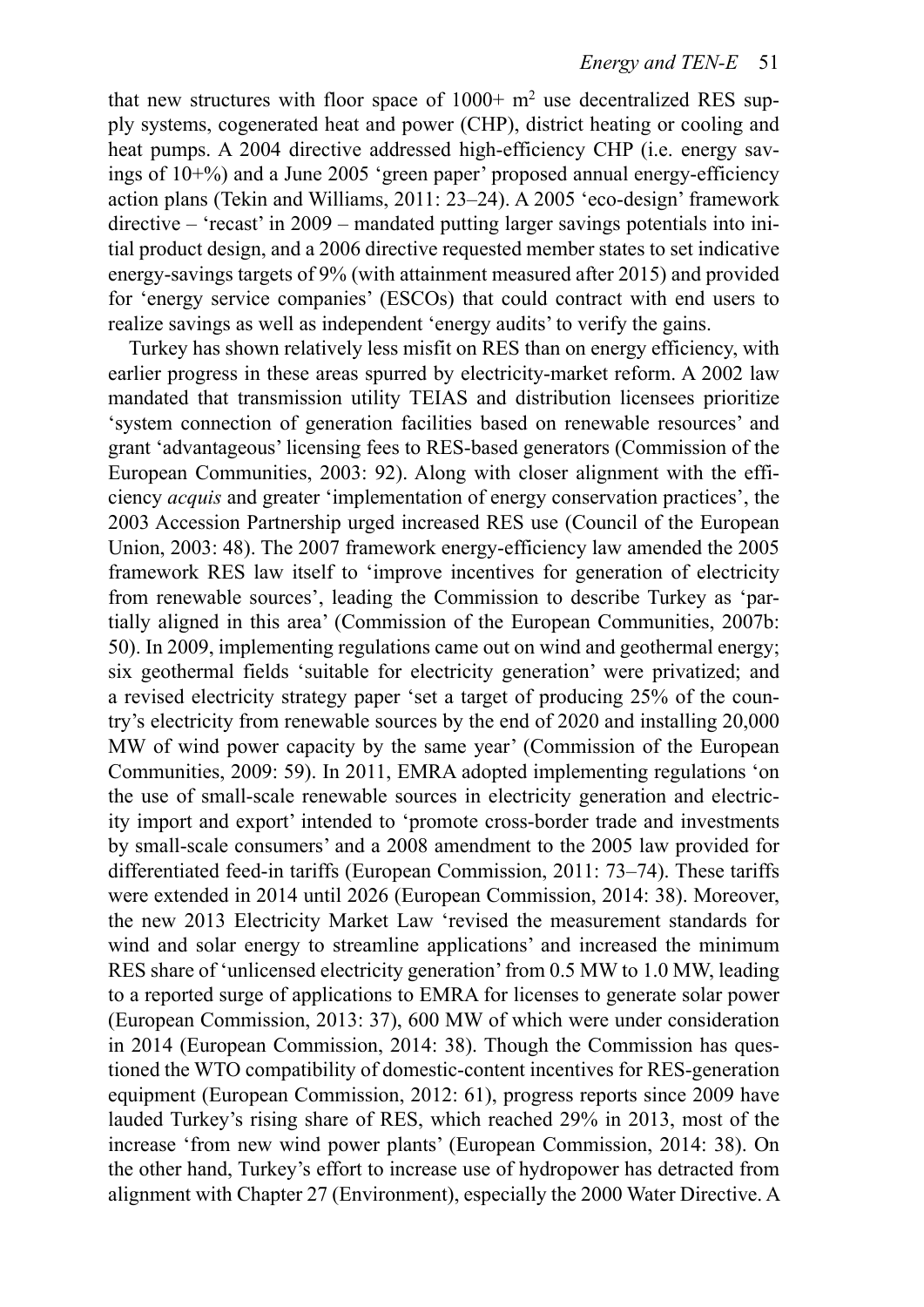December 2010 amendment to the Renewable Energy Law lifted major barriers to the construction of renewable energy plants near protected areas (Scheumann et al., 2014: 137, 147).

 Turkey underwent slower reform on the efficiency *acquis* . Turkey's 2003 regulations on energy labelling of refrigerators/freezers and ballast for florescent lighting led the Commission to note Turkey's advances on 'legislative approximation' (Commission of the European Communities, 2003: 93). Yet, by the end of screening, Turkey had not fully assimilated EU norms on high-efficiency CHP, EPB, eco-design requirements, engagement in the EU-US Energy Star programme for office equipment and laboratory verification of labelling accuracy (European Union, 2007b: 7–9). The 2007 framework efficiency law and the 2008 Accession Partnership (Council of the European Union, 2008: 12) appeared to speed alignment. Implementing regulations on transportation and EPB came out, ESCOs gained greater authority to provide efficiency services and further regulations on eco-design requirements entered force. The Commission cited 'good progress' on Turkey's alignment with the efficiency *acquis* between October 2011 and February 2012, based on: an amended implementing regulation on improving energyuse efficiency to provide industry incentives and regulate ESCO authorizations (8,000 energy performance certificates were issued in 2011); an implementing regulation for labelling and 'standard product information' on energy usage by energy-related products; communiques on 'eco-design implementations'; and an energy efficiency strategy 'to reduce Turkey's energy intensity by at least 20% by 2023' (European Commission, 2012: 62–63). However, the EU's 2012 issuance of an Energy Efficiency Directive (EED), parts of which required supplementary Commission implementation guidelines to prepare member states for the June 2014 transposition deadline, may have widened Turkey's policy misfit, as the Commission called for an ambitious 'coordinated action plan', a stronger agency 'with a clear coordination function' and harmonization of Turkey's Energy Efficiency Law with the 2012 EED (European Commission, 2013: 37).

### *Nuclear energy*

 Nuclear energy and its safety and radiation-protection requirements represent the only energy-related matters covered by the 1957 Euratom treaty. Member states must establish an independent nuclear regulatory authority 'in line with EU best practices', maintain safety standards that conform to 1975 and 1992 Council resolutions and protect workers and population from the risks of 'ionizing radiation' by complying with *acquis* requirements on 'strict controls on radioactive sources, supervision of shipments and of radioactive waste, environmental monitoring, sources of contamination of foodstuffs and an appropriate framework for emergency preparedness' (European Union, 2007b: 1).

 Turkey has shown considerable misfit here. In 2000, after Turkey issued a regulation on nuclear and radioactive waste treatment and accident response, the Commission of the European Communities (2000: 53–54) assessed Turkey's Atomic Energy Authority (TAEK) as meeting International Atomic Energy Authority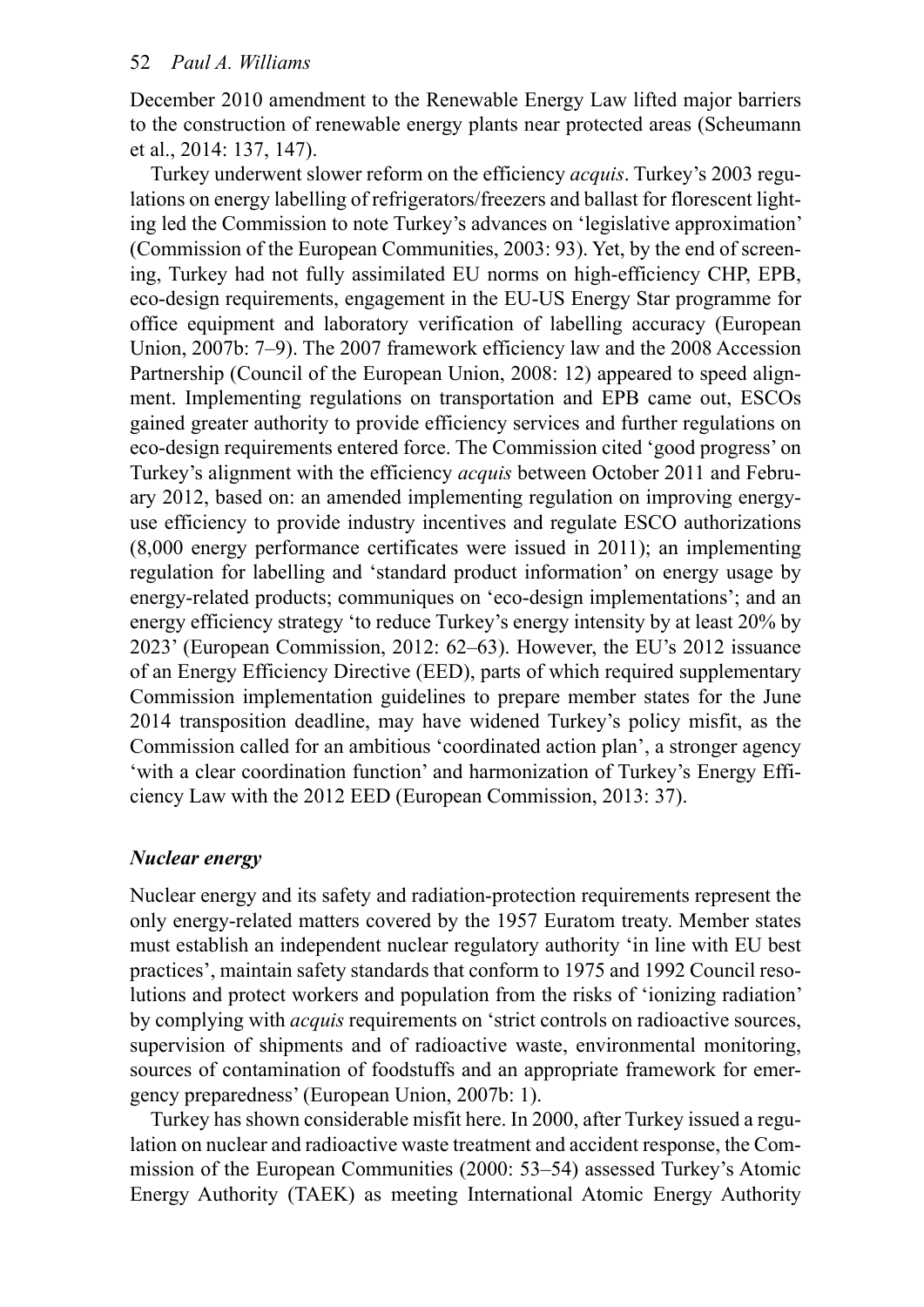(IAEA) safeguard standards, and the Commission of the European Communities (2001: 70) positively noted Turkey's signing of a 'Full Scope Safeguards Agreement with the IAEA' on nuclear material safeguards and its Additional Protocol. In 2005, the European Commission (2005: 88) recorded 'some' progress on nuclear safety and radiation protection, and in 2006, the Commission of the European Communities (2006: 49) described Turkey's 'fairly advanced' capacity to meet the nuclear energy *acquis* and its 'considerable degree of alignment' on nuclear safety and radiation protection, assessments echoed in Chapter 15's 2007 screening report (European Union, 2007a: 12). After adoption of implementing regulations on 'basic requirements of quality management for safety of nuclear facilities, on nuclear safety inspections and sanctions and on the issuance of certificates that will be the basis for authorization of the exports of nuclear and nuclear dual use goods' (Commission of the European Communities, 2007b: 50), enactment of a framework law on the establishment and operation of nuclear power plants and energy sales marked 'a major change in Turkey's energy policy' (Commission of the European Communities, 2008: 57). In 2009, Turkey issued regulations on nuclear plant sites, 'special . . . and design principles' for plant safety and 'special principles for safety, notification and reporting of extraordinary incidents, registration and reporting' for research reactors (Commission of the European Communities, 2009: 60).

 Yet, the EU has expressed grave reservations on Turkey's alignment here. Progress reports from 2000 to 2005 critiqued Turkey's non-compliance with Euratom mandates that entities 'operating nuclear installations or storing nuclear materials' report on flow and inventories (European Commission, 2005: 88). The 2006 Accession Partnership (Council of the European Union, 2006: 47) urged Turkey to ensure a 'high level of nuclear safety' by strengthening an independent regulator and complying with the Environmental Impact Assessment Directive, a focal item of Chapter 27 that Turkey has not clearly applied in the nuclear context (European Commission, 2013: 69–70). The Commission has also lamented TAEK's nonparticipation in the IPA horizontal programme on nuclear safety and radiation protection (European Commission, 2011: 74). Given Turkey's agreements with Russia and other countries, the latest with Japan for a 4500-MW plant (European Commission, 2014: 38), the European Commission (2012: 82) has critiqued lack of legislation that surpasses 'protection against ionizing radiation and the licensing of nuclear installations'; failure to ratify the European Community Urgent Radiological Information Exchange (ECURIE) Agreement; non-accession to the Joint Convention on the Safety of Spent Fuel Management and on the Safety of Radioactive Waste Management; and non-alignment with corollary EU directives on 'safety of nuclear installations and on the responsible and safe management of spent fuel and radioactive waste'.

### *Trans-European Networks‒Energy (TEN-E)*

 Chapter 21 governs Turkey's alignment progress in this area. TEN-E covers 'transport and storage facilities of gas as well as . . . electricity transmission'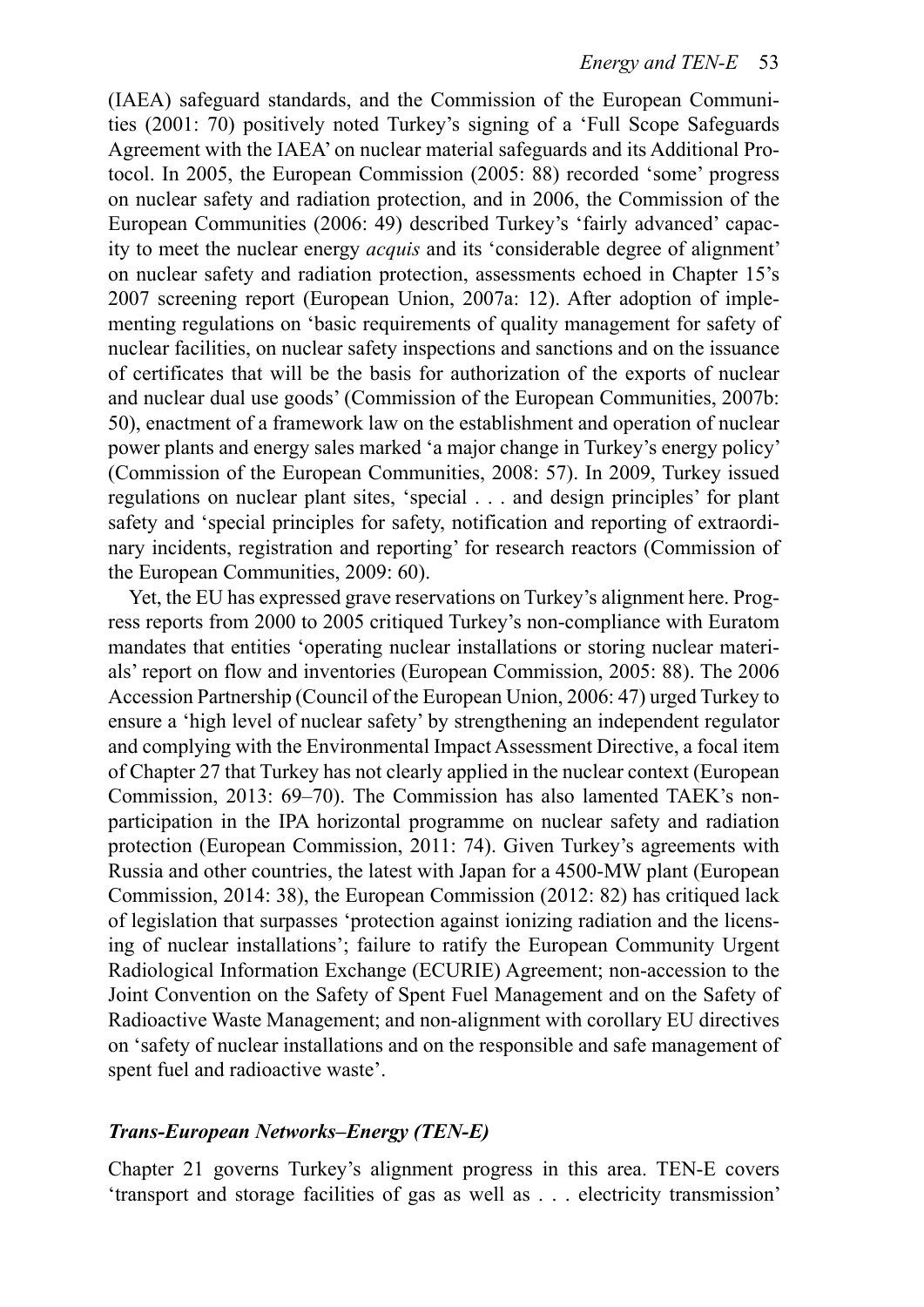and contributes significantly 'to the electricity and gas market' (European Union, 2007c: 21). The EU has Treaty authority to promote interconnected, interoperable and accessible electricity networks and 'diversification of supply sources and routes for natural gas', via an 'indicative list of projects of common interest' (European Parliament, 1996: 147–153).

 Turkey received no explicit mention among TEN-E projects in the 1990s. However, the Council of the European Union's 2003 Accession Partnership urged Turkey to free up 'cross-border trade in energy' and implement 'projects of common interest in the . . . TEN-energy guidelines' in its territory (Council of the European Union, 2003: 53). Annex I of the revised 2003 'guidelines' listed 12 'projects of common interest' with priority financing status, with 'natural gas axis no 3' (NG3) covering 'new gas pipeline networks to the European Union from new sources', including Turkey-Greece, Greece-Italy, and Turkey-Austria; Annex II located Turkey inside the Mediterranean and Black Sea 'electricity rings'; and Annex III referred to the 'gas transport corridor between Austria and Turkey through Hungary, Romania and Bulgaria' as well as electricity and gas lines connecting Greece and Turkey (European Parliament, 2003). The 2006 Accession Partnership called on Turkey to support 'creation of a gradually integrated regional energy market as part of a wider European energy market' and lift 'restrictions on cross-border trade and third party access' (Council of the European Union, 2006: 42). The 2006 list of project axes contained NG3; 'south-east European electricity market' infrastructure (EL4) – including the Greece-Turkey line; and Mediterranean electricity (EL9) and gas (NG6) 'rings' linking Turkey and its Arab neighbours (European Parliament, 2006).

 Turkey has shown much less misfit on electricity than on gas interconnectivity. Built in 2008, the Greece-Turkey line brought preparations for 'Turkey's synchronisation with the UCTE (Union for the Coordination of Transmission of Electricity) European power network' to 'an advanced stage' by 2009 (Commission of the European Communities, 2009: 67), and by 2013, the Turkish power grid's 'parallel trial interconnection' with ENTSO-E's Continental European Synchronous Area had entered 'the final stage of the third and last phase' (European Commission, 2013: 42). Turkey and Romania agreed to develop interconnections in February 2014 (European Commission, 2014: 43).

 In one sense, TEN-E gas references also bolster Turkey's EU accession. The South Caucasus Pipeline has been operating since 2007 to feed Azeri gas (via Georgia) to Turkey, where it enters the Turkey-Greece Interconnector (TGI), once slated to join the Italian gas grid via the Poseidon Pipeline. However, the TGI will now complement the Trans-Adriatic Pipeline (TAP), a new project bolstered by Azerbaijani state firm SOCAR's two-thirds purchase of Greek natural gas grid operator DESFA (Sartori, 2013: 5; Socor, 2014). In 2009, Turkey presided over the Nabucco Gas Pipeline Intergovernmental Agreement (IGA), then lauded by the Commission of the European Communities (2009: 67) as 'an important strategic step towards closer energy cooperation between the EU, Turkey and other States in the region as well as towards the diversification of energy sources'.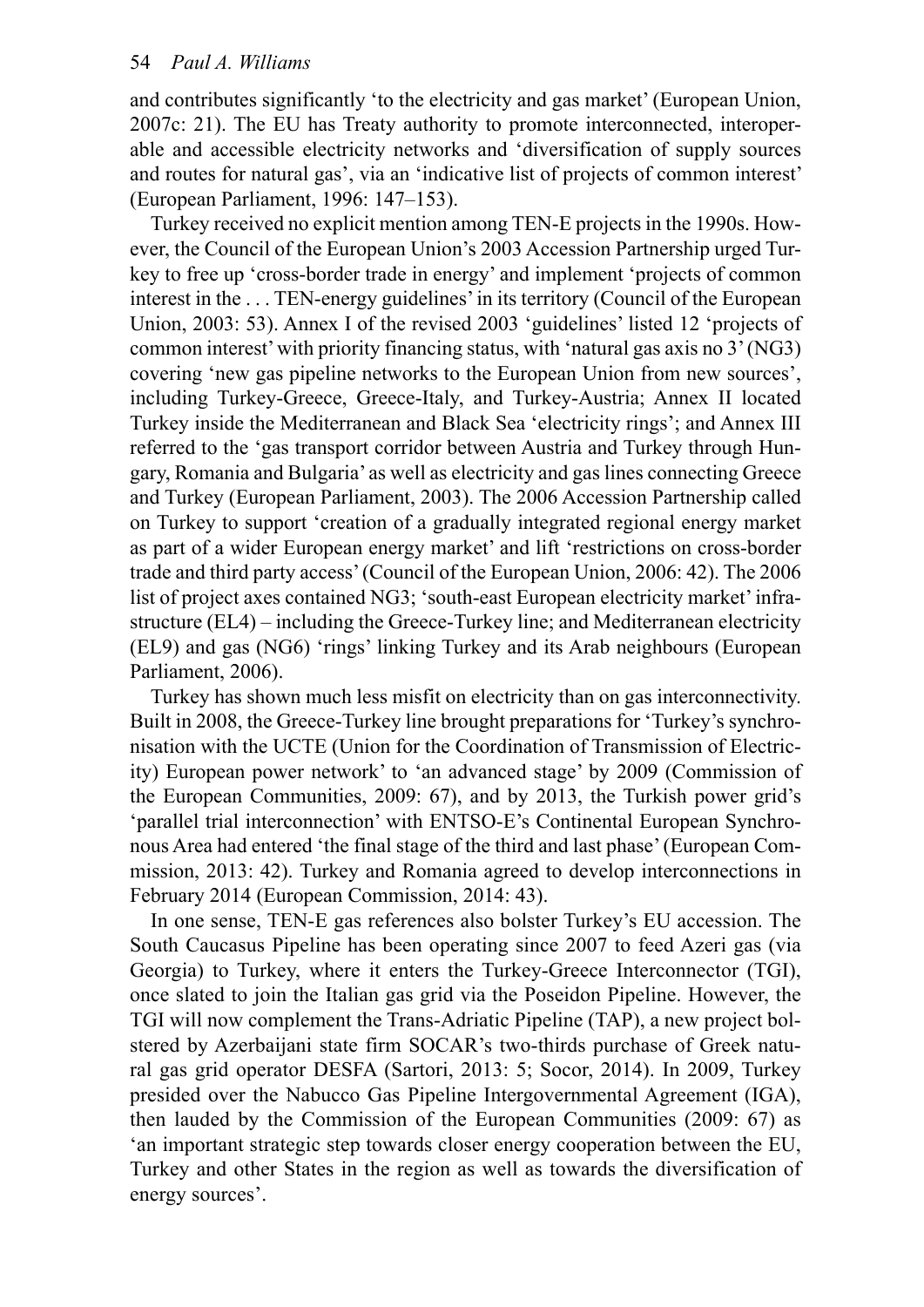However, like certain EU member states themselves, Turkey's heavy dependence on resale-restricted Russian gas imports, mirrored in BOTAS's dominance over bulk imports, slowed alignment with the gas-transit *acquis* . The 2008 Accession Partnership urged Turkey to implement 'fair and non-discriminatory rules for the transmission of gas' (Council of the European Union, 2008: 12), and EU officials have underscored that Chapter 21 remains guided by the EU norm of transparent and non-discriminatory access to transmission networks and supplies (Tekin and Williams, 2011: 148–149). While praising the Nabucco Project Support Agreements for 'ensuring the necessary regulatory framework and investment guarantees in transit countries', the European Commission (2011: 73) implied that Turkey's lack of 'fair and nondiscriminatory rules for gas transit', insufficient market liquidity and contract inflexibility could limit its 'energy corridor' role. In fact, Ankara's conception of Turkey as 'middleman' or 'hub' – one with preferred access and advantageous leverage over energy transit – has contrasted with the EU's image of Turkey as 'a market-based transit country with shared trade, transit and environmental rules' (Erdogdu, 2014: 8–9).

 The EU has, however, also shown inconsistency here. By 2012, the 'gas corridor' project had been downscaled to Nabucco West (to start at the Turkey-Bulgaria border) and a proposed Trans-Anatolian Pipeline (TANAP) to transport the Shah Deniz II phase of Azeri offshore gas output across Turkey (European Commission, 2012: 68). In July 2012, Turkey and Azerbaijan signed an agreement on TANAP to convey 16 bcm of gas, of which Turkey will consume approximately 6 bcm and Europe 10 bcm (Erdogdu, 2014: 3). With the July 2013 conclusion of negotiations involving the Shah Deniz consortium (led by BP and SOCAR), Nabucco lost out altogether to TANAP's European extension – the TAP, which gained full exemption from EU third-party access (TPA) rules, as opposed to only 50% for Nabucco West (Sartori, 2013: 4, 6). Azerbaijan's SOCAR has complementary interests in both projects – 80% in TANAP and 20% in TAP – and in Greek transmission operator DESFA (Socor, 2014). Investment decisions taken in December 2013 'ensure the interoperability and connectivity of the projects' (European Commission, 2014: 43).

# **Uneven diffusion of EU energy norms in Turkey: factors and outcomes**

### *Security of supply*

 Turkish governments have exhibited a mix of absorption and inertia in adopting this part of the *acquis* . Turkey has largely been complying with long-standing IEA oil-stockpiling requirements, which are more closely oriented towards supplying members' own emergency needs and fulfilling a general interest in price stability. Conversely, governments have consistently refused to give an independently mandated agency authority to maintain oil stocks and administer IEA and directive-guided emergency stock-holding and release obligations. Considering governmental tendencies to interfere in the operation of cost-based pricing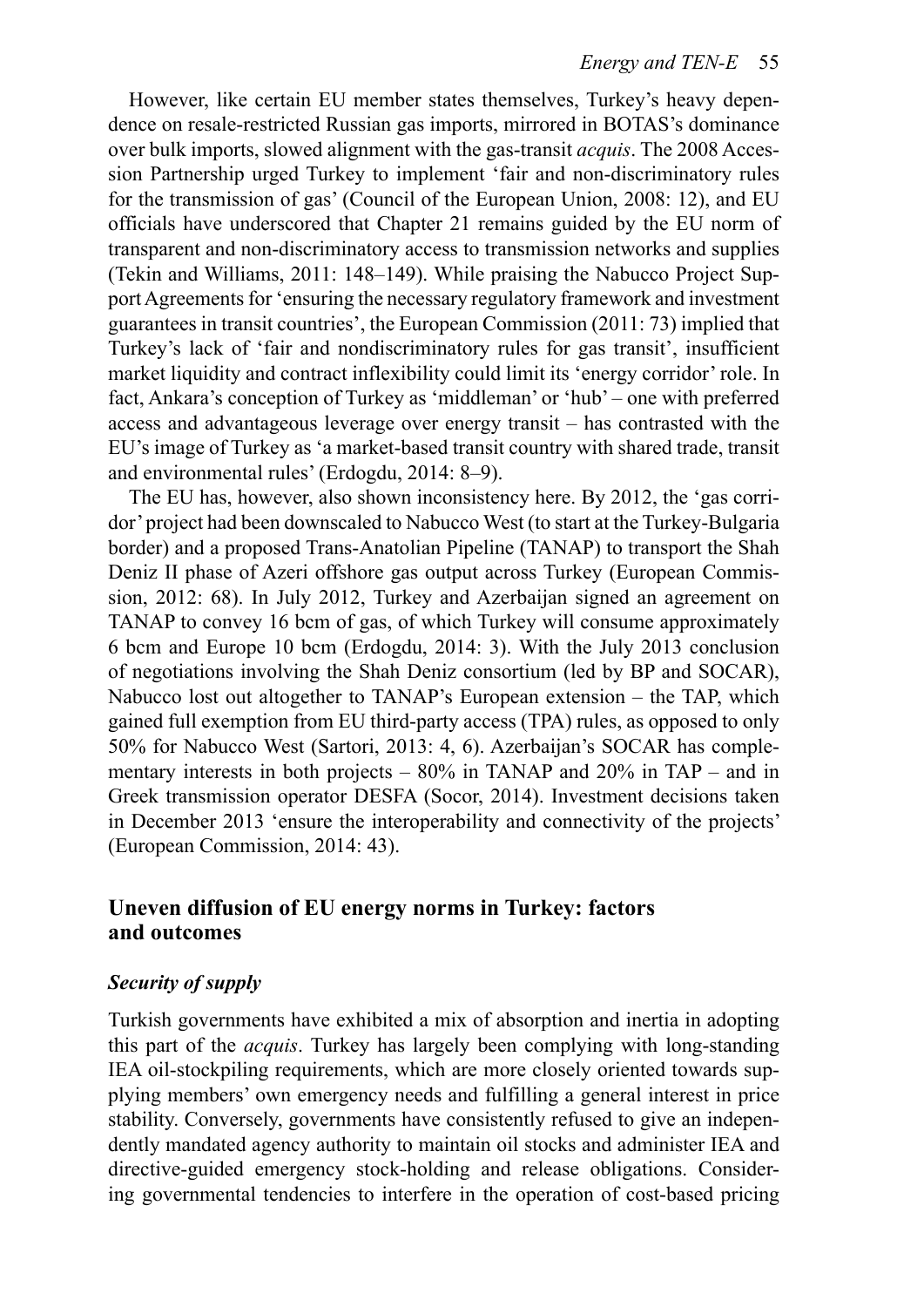mechanisms in the energy market (European Commission, 2013: 21–22), inertia could reflect ruling-party resistance to high anticipated economic and political costs of relinquishing direct control over perceived vital sources of fuel supply and tax revenue as well as perceptions by businesses of the costly burdens of complying with top-down administration of stringent coordination requirements (for distinct fuel categories).

# *Internal energy market*

 The outcome in this area – partly accommodation and partly inertia – resembles that of security of supply. The Turkish government established EMRA in 2001, an act driven largely by the promise of International Monetary Fund (IMF) loans, the political efficacy of which declined thereafter. Conversely, even in the electricity submarket, where Turkey gradually unbundled supply-transmission-distribution and privatized generation assets, it lagged behind on tariff reform and unaccounted losses due to resistance to concomitant price hikes. Nonetheless, rising living standards and increasing net electricity exports tend to support 'accommodation' of EU norms on electricity-tariff transparency and non-discriminatory grid access. Conversely, BOTAS's resilient monopoly symbolizes an entrenched 'inertia' on gas-market reform. As in some EU states (Ipek and Williams, 2010), Turkish governments, despite reform of local distribution, have moved grudgingly on freeing bulk supply, perhaps because Russia's Gazprom, Turkey's largest provider, could come to dominate domestic network assets, or BOTAS resists becoming a 'mere import company' (Erdogdu, 2014: 9).

# *Renewable energy supply*

 Turkey demonstrates a mix of absorption and accommodation on the RES-related parts of the energy *acquis* . In terms of absorption, hydropower production has pushed the share of RES to over 25% of total electricity generation. The government has also assimilated EU norms by promoting advanced RES via differentially calibrated feed-in tariffs and licensing and grid-access incentives. This has brought earmarked EU financial assistance to Turkey, greater revenue to relevant RES suppliers and retail distributors, theoretically more competitive energy prices for consumers, lower carbon emissions and decreased dependence on hydrocarbon imports.

# *Energy efficiency*

 Accommodation on energy-efficiency reform does not diverge markedly from key aspects of the RES story. Again, Turkey has incentivized businesses and households to use less energy per output, both of which reinforce RES in slowing the growth in carbon emissions and meeting conservation targets encapsulated in the EU 2020 goals, as well as indirectly curbing energy imports. Here, although industrialists, retailers and households may favour longer-term declines in energy costs, reform falls short of transformation, as major improvements in efficiency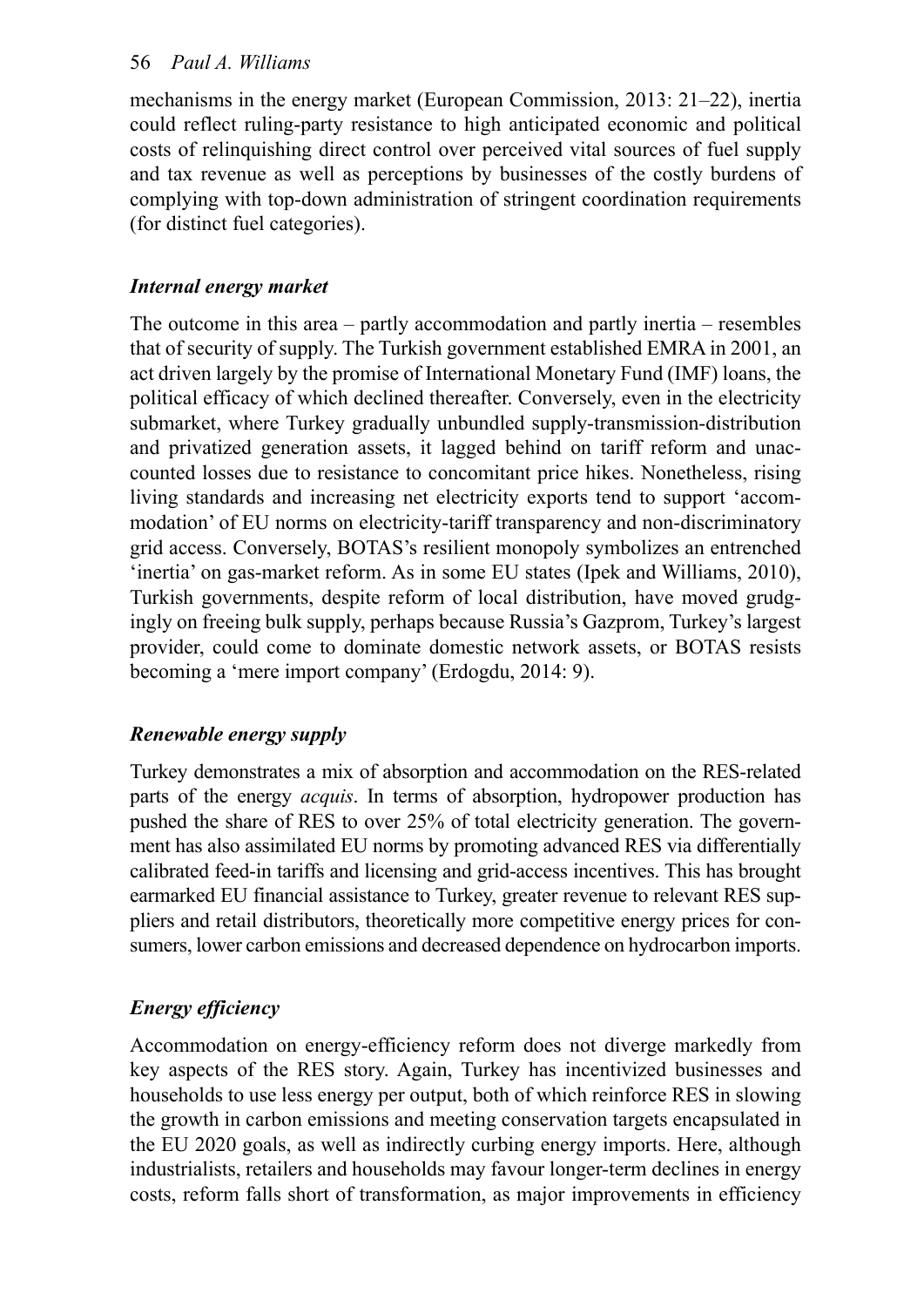entail higher perceived costs of advanced technical training, setting and enforcement of tighter standards, product-price hikes, and greater public awareness.

## *Nuclear energy*

 This part of the energy *acquis* manifests some of the most stubborn inertia, notably in terms of Turkey's failure to agree to significant EU-signed conventions and programmes and to establish an independent regulatory authority. The signature of key accords, including Euratom, potentially places a future sector of energy production outside the state's sovereign control, and – as with security of supply – establishment of an independent regulator separate from TAEK may also threaten the government's control over a vital policy area and function.

## *Trans-European Networks‒Energy*

 The outcome of reforms guided by Chapter 21 parallels that of Chapter 15's IEM subsection. On electricity, Turkey has absorbed EU interconnectivity norms, which bolsters the above-mentioned benefits of export revenue – that is, private generators and exporters (especially those of RES-based electricity), transmission coordinators and communities earning transit fees would prefer greater transparency of regulations and tariffs as well as non-discriminatory grid access. Those seeking larger potential revenues from augmented gas transit would seemingly favour norm absorption, but this area seems stuck in inertia, given BOTAS's longstanding control over bulk gas importation and transit across Turkey. Conversely, as noted above, EU norm diffusion should be undermined by notable waivers of its own TPA rules on certain trans-boundary projects.

# **EU influence on Turkey's energy reform**

 European norms diffuse to varying extents and for different reasons. As the accession process has covered EU-Turkey relations for this period of study, a variety of external factors have influenced Turkey's energy reforms – not only European values, but also EU conditionality mechanisms as well as other coterminous external pressures.

 The EU-Turkey accession partnerships, which spell out priority tasks for Turkey, provided financial aid. The first accession partnership indicated that Turkey had obtained €367 million in grant aid between 1996 and 1999 (Council of the European Union, 2001: 22). Community assistance to Turkey –  $\epsilon$ 954 million between 1995 and 2002 – rose to  $\epsilon$ 177 million per year between 2000 and 2003, partially to bolster public administration in the energy market (Commission of European Communities, 2003: 9). This was supplemented by additional European Investment Bank (EIB) loans of  $\epsilon$ 1.5 billion between 2000 and 2002 (Council of the European Union, 2003: 55). The TENs comprised top areas for *acquis* implementation financial aid, which reached  $\epsilon$ 300 million in 2005, when EIB loans to Turkey stood at  $63.6$  billion (European Commission, 2005: 6–7).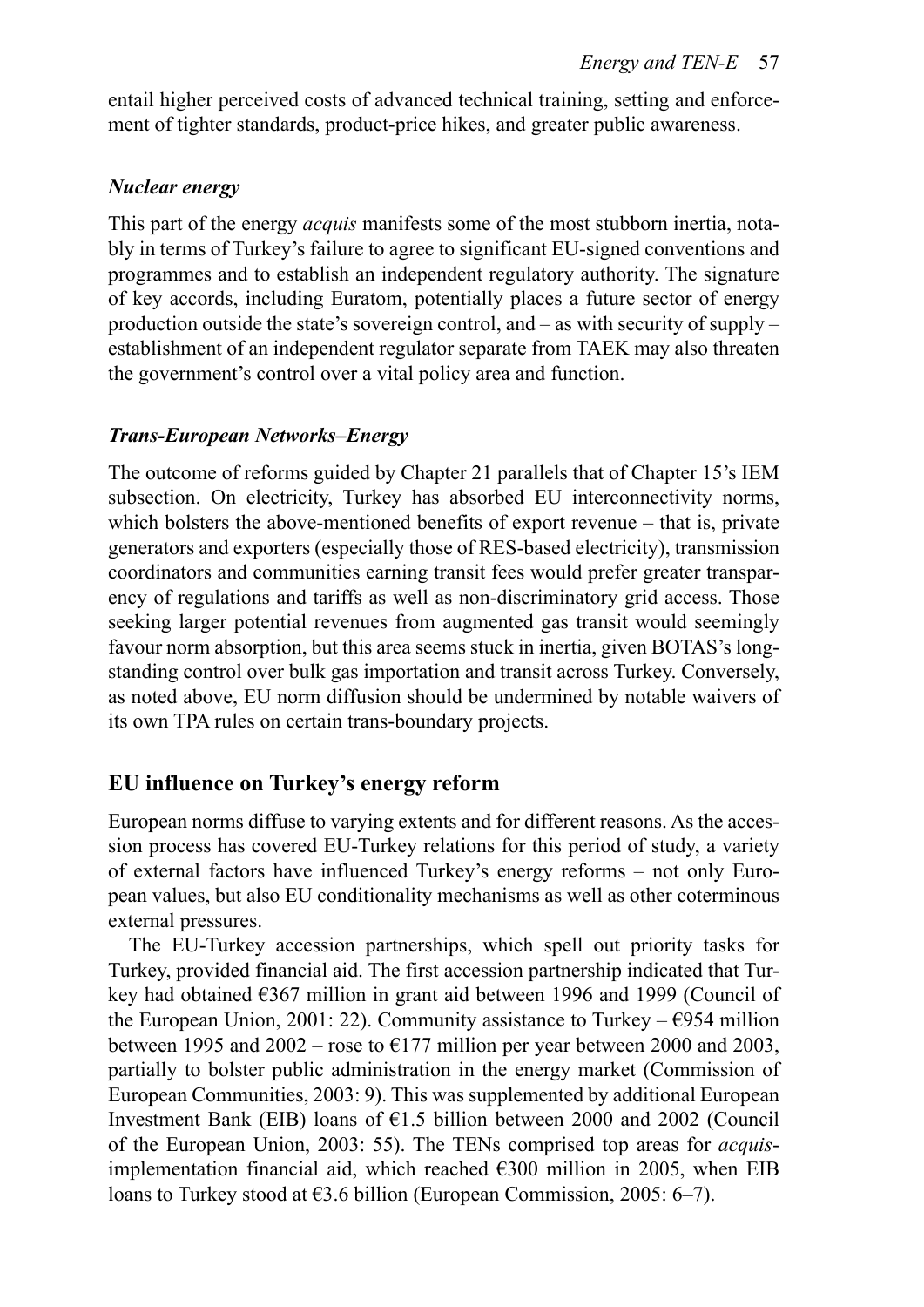Turkey's National Programmes for Adoption of the Acquis (NPAAs) lay out planned legislative and institutional changes in line with the corresponding accession partnership's listed priorities and spell out funding volumes and sources needed to carry out those changes. The first NPAA declared that Turkey anticipated financial needs 'of around 50 million euros for institutional changes and the requirements due to such changes' (European Union General Secretary of Turkey, 2001: 364). Turkey, in a severe financial crisis, did adopt seminal energy-market reforms reflected in the Council of the European Union's 2001 Accession Partnership, but mainly to meet IMF loan conditions (Commission of the European Communities, 2001: 70).

 Subsequent NPAAs contained more itemized precision. Turkey's 2003 NPAA (European Union General Secretary of Turkey, 2003: 7–23) enumerated amounts summing to over  $\epsilon$ 10 million in total funding needs, over half to be met by the EU, which was to provide the bulk of financing for priority tasks of enhancing EMRA's independence, freeing cross-border electricity trade and increasing the RES share of energy production, as urged in the 2003 Accession Partnership (Council of the European Union, 2003: 48, 53). In line with that year's Accession Partnership (Council of the European Union, 2008: 12), Turkey's 2008 NPAA targeted energy efficiency and accession to the nuclear Joint Convention, with the first set of needs worth about  $\epsilon$ 43 million –  $\epsilon$ 18 million from the EU – and the second about  $\epsilon$ 28 million, with less than  $\epsilon$ 1 million from the EU (European Union General Secretary of Turkey, 2008: 174–185). By 2009, after a minor economic downturn, Turkey had obtained new IPA commitments of €567 million and an IPA 'crisis package' involving €52.5 million, via a 'special Turkey window for multibeneficiary programmes' to support activities like energy-efficiency investments and renewables (Commission of the European Communities, 2009: 5–6).

 With smaller requests for EU assistance to meet the last NPAA's priority energy reforms, Turkey's post-2008 EU-compatible progress on the electricity market, RES and energy efficiency may reflect expected 'co-benefits' of lowering GHG emissions in the wake of its 2009 ratification of the 1997 Kyoto Protocol (Koehn, 2008: 63–70). Turkey's 2011 National Climate Change Action Plan lists co-benefits such as EU alignment, but more often energy security or reduced import dependence, capacity building, increased competitiveness and employment and technological development (Williams, 2013: 298). Energy-related items with the co-benefit of *acquis* alignment involve promoting CHP and regional heating systems, legal arrangements for energy efficiency and utilizing landfill gas.

# **Conclusion**

 As in other policy areas, Turkey's energy sector has a decidedly mixed record on progress towards EU-mandated reform. On security of supply, IEA membership had already narrowed Turkey's pre-accession misfit with EU criteria, but strong inertia has blocked creation of an independent stock-holding agency. On market reform, IMF pressures undergirded EU demands, with Turkey making accommodative change in terms of creating EMRA and gradually freeing retail electricity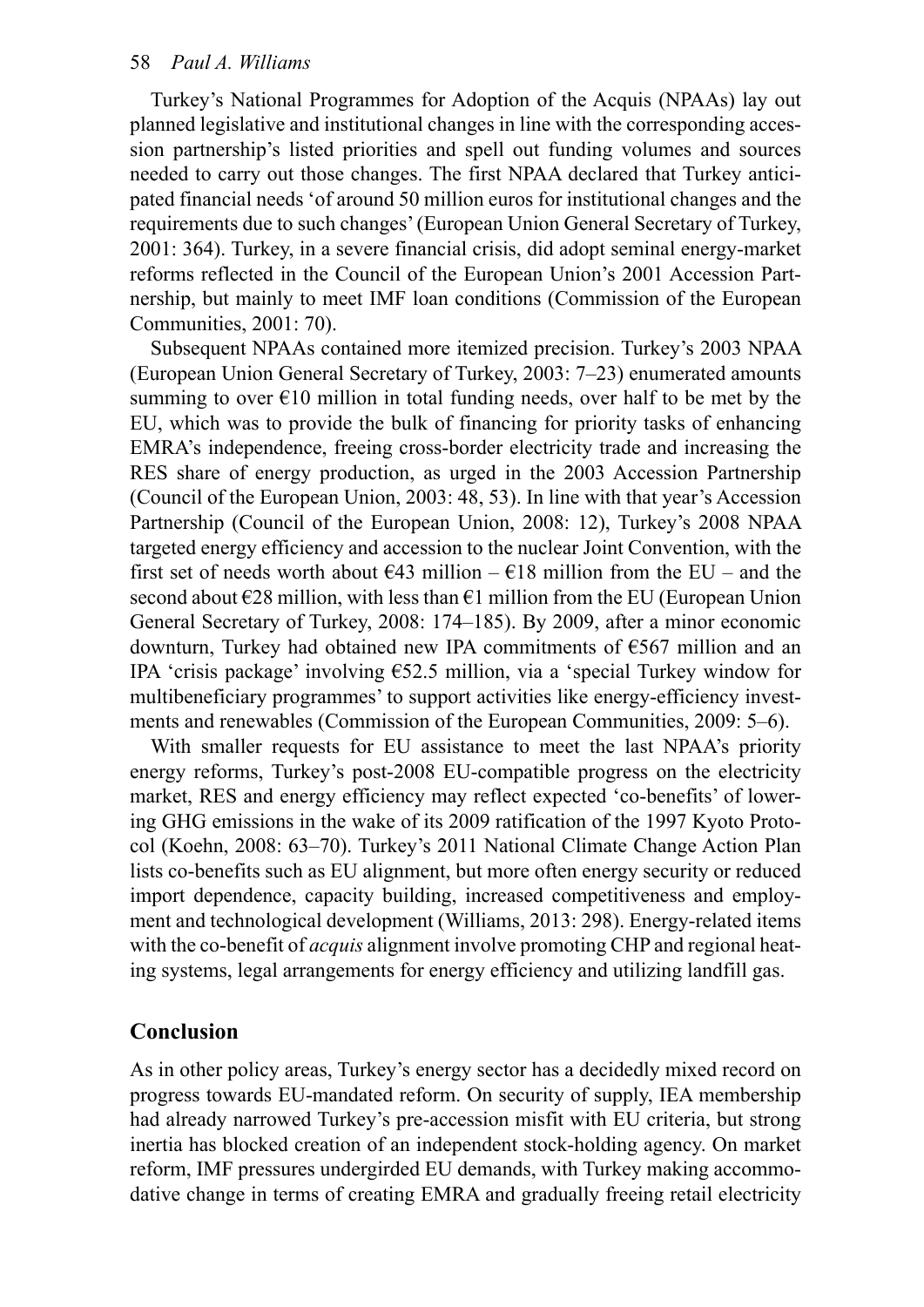and gas markets. By contrast, institutional misfit persists in BOTAS domination of gas imports, unless post-2011 agreements to build TANAP to ship Azerbaijani gas across Turkey conform, as promised, to EU criteria and thus promote accommodation on related TEN-E and gas-market reforms (Natural Gas Europe, 2014).

 Addressing import dependency and climate change represent global concerns pushing many countries to increase RES usage and energy efficiency. Indeed, Turkey's hydropower endowment and earlier electricity-market reforms favoured absorptive change on RES, although easing environmental impact assessment standards on new dams undercut progress on Chapter 27. Turkey was also accommodating EU energy-efficiency criteria until 2012, when the new EED called for a coordinated action plan and an independent agency to carry it out. In the area of nuclear power, Turkey's compliance with certain IAEA safeguards partially met EU criteria, whereas it has lagged dramatically on empowering an independent regulator and improving spent-fuel management and radioactive waste-disposal standards.

 As such, Turkey has incorporated a number of key energy *acquis* requirements, but usually under the simultaneous influence of non-EU external actors or trends. Some EU energy norms never fully diffused to Turkey, with policy inertia registering the effects of countervailing domestic interests and geostrategic calculations. Inertia may also reflect the complexity of some EU measures (e.g. the 2012 efficiency directive) and weaknesses in EU common energy policy. Finally, waivers of EU market-access rules on large energy projects (e.g. TAP) in the name of energy security could sow confusion by contradicting the EU energy-policy 'pillars' of competitiveness and sustainability.

# **References**

- Andoura, S., Hancher, L. and van der Woude, M. (2010) Towards a European Energy Community: A Policy Proposal. Brussels: Notre Europe. *Studies & Research* 76. [www.eng.](http://www.eng.notre-europe.eu/media/europeanenergycommunity-andoura-hancher-vanderwoude-ne-march10.pdf) [notre-europe.eu/media/europeanenergycommunity-andoura-hancher-vanderwoude-ne](http://www.eng.notre-europe.eu/media/europeanenergycommunity-andoura-hancher-vanderwoude-ne-march10.pdf)[march10.pdf](http://www.eng.notre-europe.eu/media/europeanenergycommunity-andoura-hancher-vanderwoude-ne-march10.pdf)
- Commission of the European Communities (1998) *[1998] Regular Report from the Commission on Turkey's Progress towards Accession* . [www.avrupa.info.tr/fileadmin/Content/](http://www.avrupa.info.tr/fileadmin/Content/Files/File/Docs/1998.pdf) [Files/File/Docs/1998.pdf](http://www.avrupa.info.tr/fileadmin/Content/Files/File/Docs/1998.pdf) 
	- ——— (1999) *1999 Regular Report from the Commission on Turkey's Progress towards Accession* , [www.avrupa.info.tr/fileadmin/Content/Files/File/Docs/1999.pdf](http://www.avrupa.info.tr/fileadmin/Content/Files/File/Docs/1999.pdf)
	- $-$  (2000) *2000 Regular Report from the Commission on Turkey's Progress towards Accession* . [www.avrupa.info.tr/fileadmin/Content/Files/File/Docs/2000.pdf](http://www.avrupa.info.tr/fileadmin/Content/Files/File/Docs/2000.pdf)
- ——— (2001) *2001 Regular Report from the Commission on Turkey's Progress towards Accession* . [www.avrupa.info.tr/fileadmin/Content/Files/File/Docs/2001.pdf](http://www.avrupa.info.tr/fileadmin/Content/Files/File/Docs/2001.pdf)
- ——— (2002) *2002 Regular Report from the Commission on Turkey's Progress towards Accession* . [http://ec.europa.eu/enlargement/archives/pdf/key\\_documents/2002/tu\\_en.pdf](http://ec.europa.eu/enlargement/archives/pdf/key_documents/2002/tu_en.pdf)  ——— (2003) *2003 Regular Report from the Commission on Turkey's Progress towards*
- *Accession* . [www.avrupa.info.tr/fileadmin/Content/Files/File/Docs/2003.pdf](http://www.avrupa.info.tr/fileadmin/Content/Files/File/Docs/2003.pdf)
- ——— (2004) *2004 Regular Report from the Commission on Turkey's Progress towards Accession* . [www.avrupa.info.tr/fileadmin/Content/Files/File/Docs/2004.pdf](http://www.avrupa.info.tr/fileadmin/Content/Files/File/Docs/2004.pdf)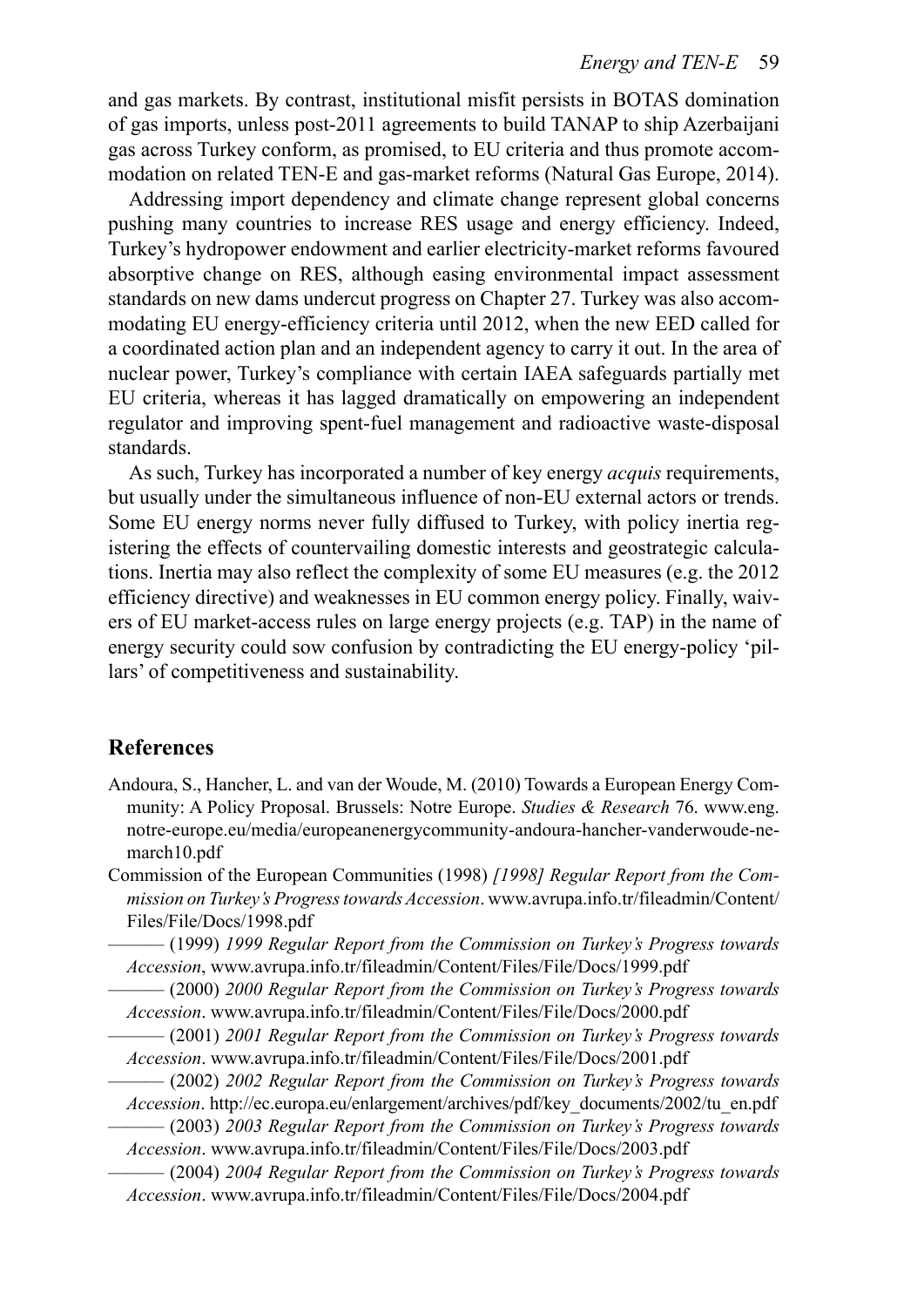——— (2006) *Turkey 2006 Progress Report* . [http://ec.europa.eu/enlargement/pdf/key\\_](http://ec.europa.eu/enlargement/pdf/key_documents/2006/nov/tr_sec_1390_en.pdf) documents/2006/nov/tr\_sec\_1390\_en.pdf

 ——— (2007a) *An Energy Policy for Europe* . [http://ec.europa.eu/energy/energy\\_policy/](http://ec.europa.eu/energy/energy_policy/doc/01_energy_policy_for_europe_en.pdf) [doc/01\\_energy\\_policy\\_for\\_europe\\_en.pdf](http://ec.europa.eu/energy/energy_policy/doc/01_energy_policy_for_europe_en.pdf) 

 ——— (2007b) *Turkey 2007 Progress Report* . [http://ec.europa.eu/enlargement/pdf/key\\_](http://ec.europa.eu/enlargement/pdf/key_documents/2007/nov/turkey_progress_reports_en.pdf) documents/2007/nov/turkey\_progress\_reports\_en.pdf

 ——— (2008) *Turkey 2008 Progress Report* . [http://ec.europa.eu/enlargement/pdf/press\\_](http://ec.europa.eu/enlargement/pdf/press_corner/key-documents/reports_nov_2008/turkey_progress_report_en.pdf) corner/key-documents/reports\_nov\_2008/turkey\_progress\_report\_en.pdf

 ——— (2009) *Turkey 2009 Progress Report* . [www.avrupa.info.tr/fileadmin/Content/Files/](http://www.avrupa.info.tr/fileadmin/Content/Files/File/Docs/2009-progressreport-en.pdf) [File/Docs/2009-progressreport-en.pdf](http://www.avrupa.info.tr/fileadmin/Content/Files/File/Docs/2009-progressreport-en.pdf) 

 Council of the European Union (2001) Council Decision of 8 March 2001 on the Principles, Priorities, Intermediate Objectives and Conditions Contained in the Accession Partnership with the Republic of Turkey (2001/235/EC). *Official Journal of the European Union* . L85, pp. 13–23. [http://eur-lex.europa.eu/LexUriServ/LexUriServ.do?uri=O](http://eur-lex.europa.eu/LexUriServ/LexUriServ.do?uri=OJ:L:2001:085:0013:0023:EN:PDF) [J:L:2001:085:0013:0023:EN:PDF](http://eur-lex.europa.eu/LexUriServ/LexUriServ.do?uri=OJ:L:2001:085:0013:0023:EN:PDF) 

 ——— (2003) Council Decision of 19 May 2003 on the Principles, Priorities, Intermediate Objectives and Conditions Contained in the Accession Partnership with the Republic of Turkey (2003/398/EC). *Official Journal of the European Union* . L145, pp. 40–56. [http://](http://eur-lex.europa.eu/LexUriServ/LexUriServ.do?uri=OJ:L:2003:145:0040:0056:EN:PDF) [eur-lex.europa.eu/LexUriServ/LexUriServ.do?uri=OJ:L:2003:145:0040:0056:EN:PDF](http://eur-lex.europa.eu/LexUriServ/LexUriServ.do?uri=OJ:L:2003:145:0040:0056:EN:PDF) 

(2006) Council Decision of 23 January 2006 on the Principles, Priorities, Intermediate Objectives and Conditions Contained in the Accession Partnership with the Republic of Turkey (2006/35/EC). *Official Journal of the European Union* . L22, pp. 34–50. [http://](http://eur-lex.europa.eu/LexUriServ/LexUriServ.do?uri=OJ:L:2006:022:0034:0050:EN:PDF) [eur-lex.europa.eu/LexUriServ/LexUriServ.do?uri=OJ:L:2006:022:0034:0050:EN:PDF](http://eur-lex.europa.eu/LexUriServ/LexUriServ.do?uri=OJ:L:2006:022:0034:0050:EN:PDF)

 ——— (2008) Council Decision of 18 February 2008 on the Principles, Priorities, and Conditions Contained in the Accession Partnership with the Republic of Turkey and repealing Decision 2006/35/EC (2008/157/EC). *Official Journal of the European Union* . L51, pp. 4–18. [http://eur-lex.europa.eu/LexUriServ/LexUriServ.do?uri=OJ:L:2008:051](http://eur-lex.europa.eu/LexUriServ/LexUriServ.do?uri=OJ:L:2008:051:0004:0018:EN:PDF) [:0004:0018:EN:PDF](http://eur-lex.europa.eu/LexUriServ/LexUriServ.do?uri=OJ:L:2008:051:0004:0018:EN:PDF) 

 ——— (2009) Council Directive 2009/119/EC of 14 September 2009 Imposing an Obligation on Member States To Maintain Minimum Stocks of Crude Oil and/or Petroleum Products. *Official Journal of the European Union* . L265,pp. 9–23. [http://eur-lex.europa.](http://eur-lex.europa.eu/LexUriServ/LexUriServ.do?uri=OJ:L:2009:265:0009:0023:EN:PDF) [eu/LexUriServ/LexUriServ.do?uri=OJ:L:2009:265:0009:0023:EN:PDF](http://eur-lex.europa.eu/LexUriServ/LexUriServ.do?uri=OJ:L:2009:265:0009:0023:EN:PDF) 

 Eikeland, P. O. (2007). Downstream Natural Gas In Europe – High Hopes Dashed For Upstream Oil and Gas Companies. *Energy Policy* , vol. 35, pp. 227–237.

 Engerer, H. et al. (2014) European Natural Gas Supply Secure Despite Political Crises. *DIW Economic Bulletin, vol.* 8, pp. 3–15. [www.diw.de/documents/publikationen/73/](http://www.diw.de/documents/publikationen/73/diw_01.c.479321.de/diw_econ_bull_2014-08-1.pdf) [diw\\_01.c.479321.de/diw\\_econ\\_bull\\_2014-08-1.pdf](http://www.diw.de/documents/publikationen/73/diw_01.c.479321.de/diw_econ_bull_2014-08-1.pdf) 

 Erdogdu, E. (2014) Turkey's Energy Strategy and Its Role in the EU's Southern Gas Corridor. *IAI Working Papers 1401* . [www.iai.it/pdf/DocIAI/iaiwp1401.pdf](http://www.iai.it/pdf/DocIAI/iaiwp1401.pdf) 

 European Commission (1997) *Energy for the Future: Renewable Sources of Energy* . [http://](http://europa.eu/documents/comm/white_papers/pdf/com97_599_en.pdf) [europa.eu/documents/comm/white\\_papers/pdf/com97\\_599\\_en.pdf](http://europa.eu/documents/comm/white_papers/pdf/com97_599_en.pdf) 

 ——— (2005) *Turkey 2005 Progress Report* . [www.avrupa.info.tr/fileadmin/Content/Files/](http://www.avrupa.info.tr/fileadmin/Content/Files/File/Docs/2005.pdf) [File/Docs/2005.pdf](http://www.avrupa.info.tr/fileadmin/Content/Files/File/Docs/2005.pdf) 

 ——— (2010) *Turkey 2010 Progress Report* . [http://ec.europa.eu/enlargement/pdf/key\\_](http://ec.europa.eu/enlargement/pdf/key_documents/2010/package/tr_rapport_2010_en.pdf) [documents/2010/package/tr\\_rapport\\_2010\\_en.pdf](http://ec.europa.eu/enlargement/pdf/key_documents/2010/package/tr_rapport_2010_en.pdf) 

 ——— (2011) *Turkey 2011 Progress Report* . [www.avrupa.info.tr/fileadmin/Content/Files/](http://www.avrupa.info.tr/fileadmin/Content/Files/File/key_documents-Turkish/tr_rapport_2011_en.pdf) File/key\_documents-Turkish/tr\_rapport\_2011\_en.pdf

 ——— (2012) *Turkey 2012 Progress Report* . [www.avrupa.info.tr/fileadmin/Content/Files/](http://www.avrupa.info.tr/fileadmin/Content/Files/File/key_documents-Turkish/tr_rapport_2012_en.pdf) [File/key\\_documents-Turkish/tr\\_rapport\\_2012\\_en.pdf](http://www.avrupa.info.tr/fileadmin/Content/Files/File/key_documents-Turkish/tr_rapport_2012_en.pdf)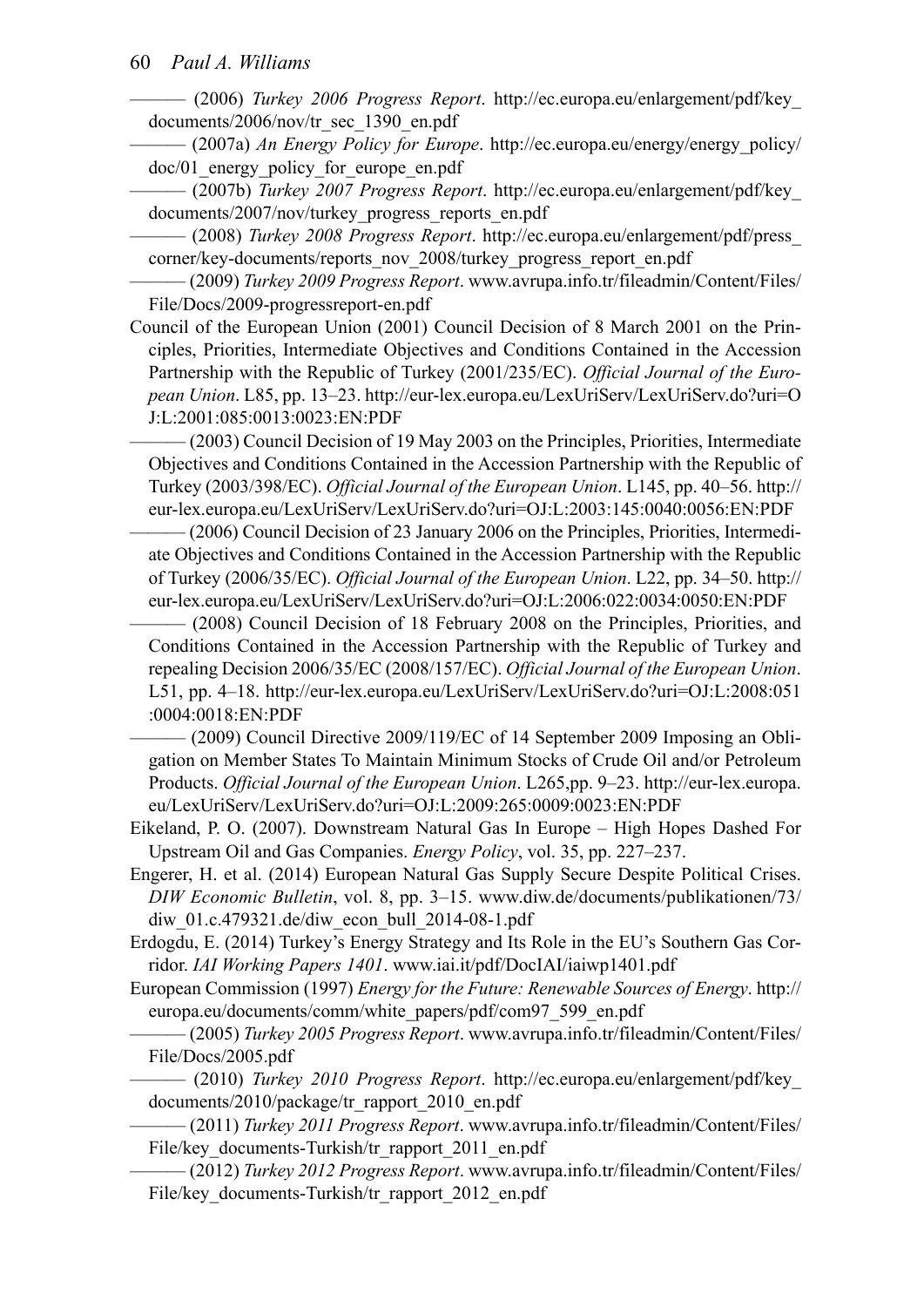- ——— (2013) *Turkey 2013 Progress Report* . [http://ec.europa.eu/enlargement/pdf/key\\_](http://ec.europa.eu/enlargement/pdf/key_documents/2013/package/tr_rapport_2013.pdf) [documents/2013/package/tr\\_rapport\\_2013.pdf](http://ec.europa.eu/enlargement/pdf/key_documents/2013/package/tr_rapport_2013.pdf)
- ——— (2014) *Turkey 2014 Progress Report* . [http://ec.europa.eu/enlargement/pdf/key\\_](http://ec.europa.eu/enlargement/pdf/key_documents/2014/20141008-turkey-progress-report_en.pdf) [documents/2014/20141008-turkey-progress-report\\_en.pdf](http://ec.europa.eu/enlargement/pdf/key_documents/2014/20141008-turkey-progress-report_en.pdf)
- European Parliament (1996) Decision No 1254/96/EC of the European Parliament and of the Council of 5 June 1996 Laying Down a Series of Guidelines for Trans-European Energy Networks. *Official Journal of the European Communities* . L161, pp. 147–153. [http://eur-lex.europa.eu/LexUriServ/LexUriServ.do?uri=CELEX:31996D1254:EN:H](http://eur-lex.europa.eu/LexUriServ/LexUriServ.do?uri=CELEX:31996D1254:EN:HTML) [TML](http://eur-lex.europa.eu/LexUriServ/LexUriServ.do?uri=CELEX:31996D1254:EN:HTML)

 ——— (2001) Directive 2001/77/EC of the European Parliament and of the Council of 27 September 2001 on the Promotion of Electricity Produced from Renewable Energy Sources in the Internal Electricity Market. *Official Journal of the European Communities* . L283, pp. 33–40. [http://eur-lex.europa.eu/LexUriServ/LexUriServ.do?uri=OJ:L:](http://eur-lex.europa.eu/LexUriServ/LexUriServ.do?uri=OJ:L:2001:283:0033:0033:EN:PDF) [2001:283:0033:0033:EN:PDF](http://eur-lex.europa.eu/LexUriServ/LexUriServ.do?uri=OJ:L:2001:283:0033:0033:EN:PDF) 

 ——— (2003) Decision No 1229/2003/EC of the European Parliament and of the Council of 26 June 2003 Laying Down a Series of Guidelines for Trans-European Energy Networks and Repealing Decision No 1254/96/EC. *Official Journal of the European Union* . L176, pp. 11–28. [http://eur-lex.europa.eu/LexUriServ/LexUriServ.do?uri=OJ:L:2003:](http://eur-lex.europa.eu/LexUriServ/LexUriServ.do?uri=OJ:L:2003:176:0011:0028:EN:PDF) [176:0011:0028:EN:PDF](http://eur-lex.europa.eu/LexUriServ/LexUriServ.do?uri=OJ:L:2003:176:0011:0028:EN:PDF) 

 ——— (2006) Decision No 1364/2006/EC of the European Parliament and of the Council of 6 September 2006 Laying Down Guidelines for Trans-European Energy Networks and Repealing Decision 96/391/EC and Decision No 1229/2003/EC. *Official Journal of the European Union* . L262, pp. 1–23. [http://eur-lex.europa.eu/LexUriServ/LexUriServ.](http://eur-lex.europa.eu/LexUriServ/LexUriServ.do?uri=OJ:L:2006:262:0001:0023:EN:PDF) [do?uri=OJ:L:2006:262:0001:0023:EN:PDF](http://eur-lex.europa.eu/LexUriServ/LexUriServ.do?uri=OJ:L:2006:262:0001:0023:EN:PDF) 

- (2009a) Regulation (EC) No 713/2009 of the European Parliament and of the Council of 13 July 2009 Establishing an Agency for the Cooperation of Energy Regulators. *Official Journal of the European Union* . L211, pp. 1–14. [http://eur-lex.europa.eu/](http://eur-lex.europa.eu/LexUriServ/LexUriServ.do?uri=OJ:L:2009:211:0001:0014:EN:PDF) [LexUriServ/LexUriServ.do?uri=OJ:L:2009:211:0001:0014:EN:PDF](http://eur-lex.europa.eu/LexUriServ/LexUriServ.do?uri=OJ:L:2009:211:0001:0014:EN:PDF)

 ——— (2009b) Directive 2009/72/EC of the European Parliament and of the Council of 13 July 2009 Concerning Common Rules for the Internal Market in Electricity and Repealing Directive 2003/54/EC. *Official Journal of the European Union* . L211, pp. 55–93. [http://eur-lex.europa.eu/LexUriServ/LexUriServ.do?uri=OJ:L:2009:211:0055:](http://eur-lex.europa.eu/LexUriServ/LexUriServ.do?uri=OJ:L:2009:211:0055:0093:EN:PDF) [0093:EN:PDF](http://eur-lex.europa.eu/LexUriServ/LexUriServ.do?uri=OJ:L:2009:211:0055:0093:EN:PDF) 

 ——— (2009c) Directive 2009/73/EC of the European Parliament and of the Council of 13 July 2009 Concerning Common Rules for the Internal Market in Gas and Repealing Directive 2003/55/EC. *Official Journal of the European Union* . L211, pp. 94–136. [http://eur-lex.europa.eu/LexUriServ/LexUriServ.do?uri=OJ:L:2009:211:0094:0136:en:](http://eur-lex.europa.eu/LexUriServ/LexUriServ.do?uri=OJ:L:2009:211:0094:0136:en:PDF) [PDF](http://eur-lex.europa.eu/LexUriServ/LexUriServ.do?uri=OJ:L:2009:211:0094:0136:en:PDF) 

- ——— (2010) Regulation (EU) No 994/2010 of the European Parliament and of the Council of 20 October 2010 Concerning Measures to Safeguard Security of Gas Supply and Repealing Council Directive 2004/67/EC. *Official Journal of the European Union* . L295, pp. 1–22. [http://eur-lex.europa.eu/LexUriServ/LexUriServ.do?uri=OJ:L:2010:29](http://eur-lex.europa.eu/LexUriServ/LexUriServ.do?uri=OJ:L:2010:295:0001:0022:EN:PDF) [5:0001:0022:EN:PDF](http://eur-lex.europa.eu/LexUriServ/LexUriServ.do?uri=OJ:L:2010:295:0001:0022:EN:PDF)
- European Union (2007a) Treaty of Lisbon. *Official Journal of the European Union* , 50 (C306), pp. 1–271. [http://eur-lex.europa.eu/LexUriServ/LexUriServ.do?uri=OJ:C:2007:](http://eur-lex.europa.eu/LexUriServ/LexUriServ.do?uri=OJ:C:2007:306:FULL:EN:PDF) [306:FULL:EN:PDF](http://eur-lex.europa.eu/LexUriServ/LexUriServ.do?uri=OJ:C:2007:306:FULL:EN:PDF) 
	- ——— (2007b) *Screening Report Turkey: Chapter 15 Energy* . [www.tobb.org.tr/Avrupa](http://www.tobb.org.tr/AvrupaBirligiDairesi/Dokumanlar/MevzuatveDokumanlar/taramaraporlari/Chapter%2015%20-%20Energy.pdf) [BirligiDairesi/Dokumanlar/MevzuatveDokumanlar/taramaraporlari/Chapter%2015%](http://www.tobb.org.tr/AvrupaBirligiDairesi/Dokumanlar/MevzuatveDokumanlar/taramaraporlari/Chapter%2015%20-%20Energy.pdf) [20-%20Energy.pdf](http://www.tobb.org.tr/AvrupaBirligiDairesi/Dokumanlar/MevzuatveDokumanlar/taramaraporlari/Chapter%2015%20-%20Energy.pdf)